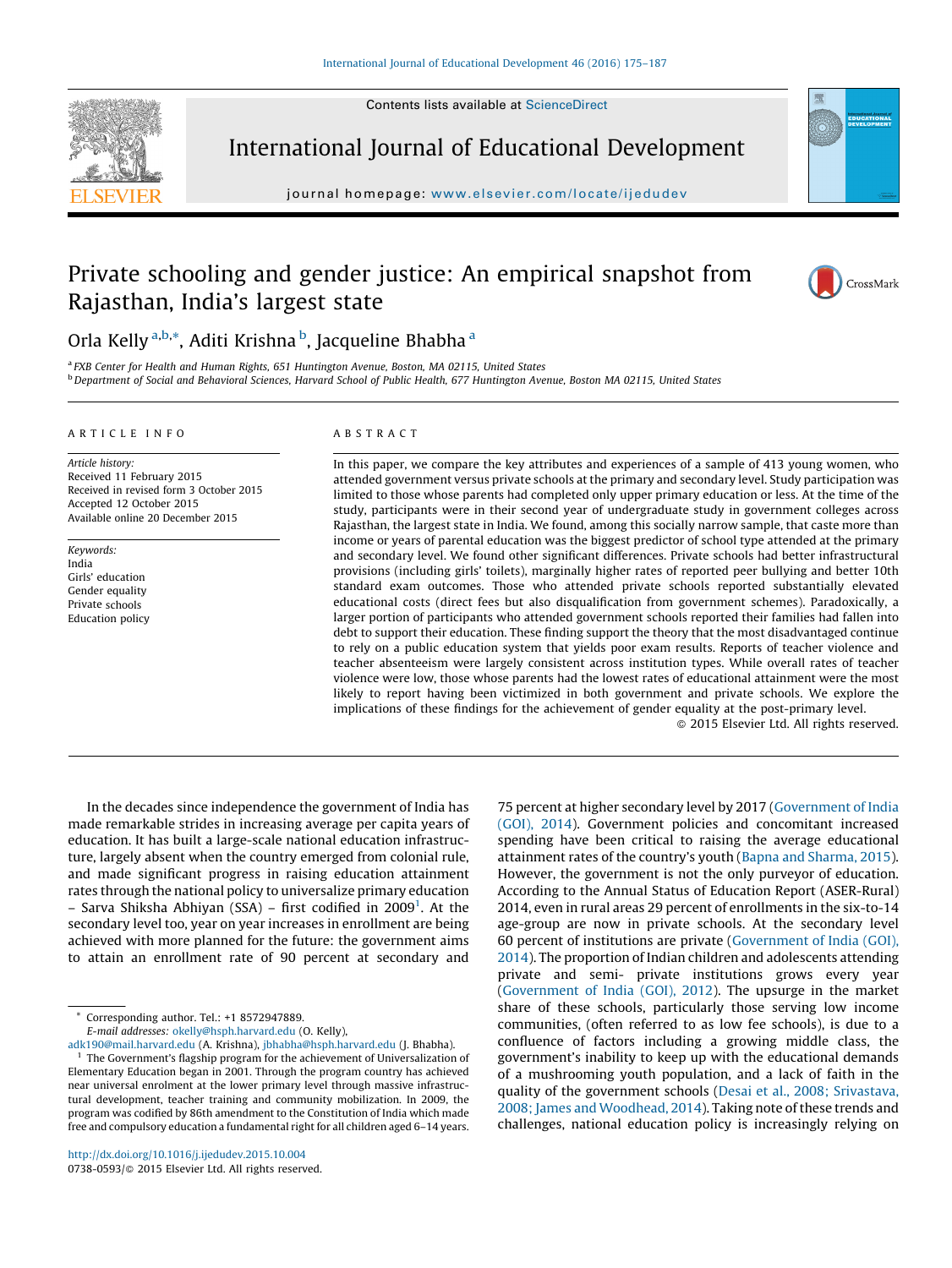private infrastructure to help provide educational opportunities for the nation's youth (Government of India (GOI), 2013a).

Progress in overall enrollment has meant a reduction in the portion of girls excluded from the system; in 2011 the national gross enrollment rate for girls at the lower secondary level was 68 percent (Government of India (GOI), 2012) up from 45 percent in 2005 (Government of India (GOI), 2007). However national level enrollment rates often mask the plight of the most marginalized. In many Indian states, girls, disadvantaged in terms of household income, religion, caste, or location are still the least likely to attend school beyond primary level. In Rajasthan for example 69 percent of girls who enroll in class I do not complete lower secondary school. The situation is even more troubling for young women from minorities; dropout rates for girls from scheduled caste and tribal communities rise to 78 and 80 percent, respectively (Government of India (GOI), 2012). Research suggests that girls' underrepresentation in private schools, even among low fee institutions, is even more acute than it is in government schools (Härmä and Rose, 2012; Mehrotra and Panchamukhi, 2006; Woodhead et al., 2013). Maitra et al. (2011) find the gender gap in private school enrollment twice as large as that in public schools, worse in younger children, and increasing over time in rural areas.

Given these trends, the government's concomitant goals of embracing a more active private sector and the achievement of universal secondary enrollment raises some key questions. Are the parallel objectives of privatization and equality within the education system attainable? Will the growing state dependence on the private sector for provision of primary and secondary schooling condemn the most disadvantaged citizens to an underfunded public system crippled by poor learning outcomes? How do the experiences of girls from underserved communities attending private schools differ from their counterparts in government schools? Finally, what implications does the growing private sector have for poor households' ability to avail themselves of government incentives for girls' education such as books, uniforms, and stipends?

To address these questions, we examine the attributes and deconstruct the experiences of a successful minority of young women, from economically and educationally deprived households across Rajasthan, who managed to progress to tertiary level education. All our study participants have parents who have completed no more than primary school education; the young women themselves were enrolled in their second year of an undergraduate degree in a government college at the time of the study. Some participants attended private institutions at the primary and secondary level, others attended government schools. In what follows we examine the individual and familial differences between those who attended public as opposed to private primary and secondary level schools. Relying on retrospective reporting, we also explore the differences in experiences and outcomes between these two groups. Finally, we discuss the implications of the growing privatization of education for achieving gender equality in Indian education. The findings of this study generate key insights into the enduring challenge of improving gender equality given the proliferation of private schooling in India and beyond.

#### 1. The rise of private schooling

There are four types of schools in India: (i) government schools which are those institutions established, run, and funded by the State or Central Governments (ii) local body schools which are established by elected local government bodies; (iii) Private aided schools, which are operated by private entities such as civil society organizations but receive State Government grants-in-aid; and (iv) unaided private schools which received no financial or operational support from the government. Private unaided schools serving disadvantaged communities make up the largest share of private institutions. They vary significantly in quality and price and many low fee unaided private schools are 'not recognized' by the government. According to Kingdon (2007) receiving recognition from the government is an arbitrary process:

Government 'recognition' is an official stamp of approval and for this a private school is required to fulfil a number of conditions, though hardly any private schools that get 'recognition' actually fulfil all the conditions of recognition. (p.183)

It is widely accepted that the portion of the population served by low fee unaided private schools is underestimated because teachers in government schools over report attendance, and many official national education censuses do not take unrecognized schools into account.

The growing role of the private sector in the provision of education in the developing context is a polarizing topic (Day Ashley et al., 2014; Tooley and Longfield, 2015). The rise of private schools has been heralded by some as a positive step toward the achievement of an accessible, quality education system (Tooley, 2001; Tooley and Dixon, 2007). Proponents of private sector involvement in education highlight evidence of higher quality education in private schools (Tooley et al., 2011). In India there is evidence that private sector institutions tend to have increased teacher accountability (Aslam and Kingdon, 2011) leading to lower levels of absenteeism (Kingdon and Banerji, 2009; Muralidharan and Kremer, 2006), lower pupil-teacher ratios (Goyal and Pandey, 2009; Maitra et al., 2011) resulting in better teaching practices. A variety of studies in India have found that private schools perform better than their public school counterparts in learning achievement (Desai et al., 2008; Goyal, 2009; Muralidharan and Kremer, 2006; Tooley et al., 2010). French and Kingdon (2010) exploited the natural experiment of children from the same families attending different institution types. They found a significant advantage for those attending private schools—an effect most markedly observable among low income families. Studies with the parents of children in low cost unaided private schools have found that their motivations include: dissatisfaction with the teacher performance, poor attitude and lack of accountability in government institutions; and higher perceived returns due to better quality teachers, improved prospects of upward mobility due to peer effects, and a focus on English language in private institutions (Harma, 2009; James and Woodhead, 2014; Srivastava, 2008).

Conversely, some argue that the role of low cost unaided private institutions in reaching the underserviced constituencies is overstated (Woodhead et al., 2013), and that the increasing role of the private sector in the provision of this fundamental right will in fact further disadvantage the most vulnerable (Colclough, 1996). Recent evidence from India suggests that the upsurge in low cost private schooling is indeed exacerbating gender- and class-based inequalities within and outside the families, forcing many into debt in the pursuit of upward mobility for their children, while the poorest of the poor remain completely excluded from the systems (Härmä, 2009, 2011; Azam and Kingdon, 2013; Goyal and Pandey, 2009; Singh and Bangay, 2014; Woodhead et al., 2013). There is alarm that the growing low cost private sector will erode the employment protections and training requirements for teachers (Aslam and Kingdon, 2011). There is also some dissent about the universality of the low-cost private school learning outcome advantage (Chudgar and Quin, 2012). Singh (2015) found that positive effects of these private schools do not extend to mathematics or psychosocial skills. Further he found no evidence of a significant private school effect in urban areas. Others question the extent to which it is even possible to control for individual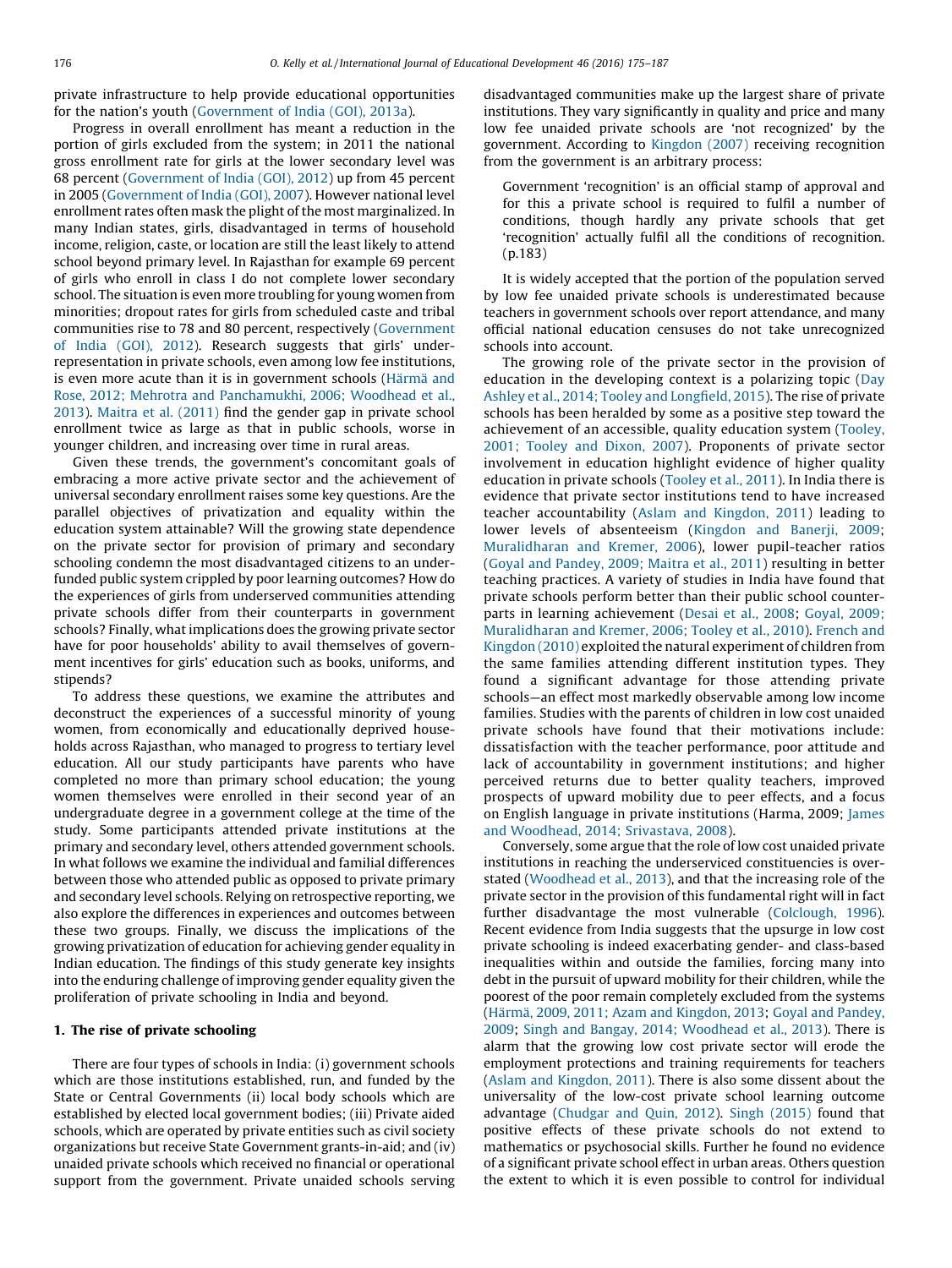factors affecting schooling choice and learning outcomes, such as differences in intrinsic ability and motivation between the students that gravitate toward private versus public school (Kingdon, 2008).

Despite the mixed evidence on the superiority of low-cost unaided private schools, consistently low income families, who are able, or willing to make the economic sacrifices to afford private schooling, are doing so.

The government is also actively embracing a more active private sector through public–private partnerships at both the primary and secondary level. As noted in the most recent national five year plan for the period 2012–2017:

Private providers (including NGOs and nonprofits) can play an important role in elementary education. Their legitimate role in expanding elementary education needs to be recognized and a flexible approach needs to be adopted to encourage them to invest in the sector. (p.64)

Most of the growth of secondary schools in the private sector in the last two decades has occurred among unaided schools (25 per cent of schools). About 60 per cent of schools are now aided or unaided. It is essential, therefore, that the private sector's capabilities and potential are tapped through innovative public–private partnerships, while concurrently stepping up public investment by the Central and State Governments at the secondary level. (p. 68)

According to government data, in Rajasthan, nearly all recognized private schools are unaided, with less than one percent of schools classified as private aided. Specifically, 71 percent of primary schools (covering classes I–VIII) are government-run while 27 percent are privately run. At the secondary level, the proportion changes dramatically: only 49 percent of schools are government-run while 51 percent are completely private. At the upper secondary level an even larger portion of students attend wholly private institutions, with government schools accounting for 41 percent and private schools, 59 percent of the total number of schools (National University of Educational Planning and Administration (NUEPA), 2013)<sup>2</sup>.

In Rajasthan the role of the private sector is likely to increase with the implementation of two large public–private partnership initiatives. First, the national Right to Education Act 2009, which guarantees children the right to a free and quality education, now requires 25 percent of places in private primary schools to be reserved for children from poor and marginalized backgrounds; fees for these places have to be subsidized by government. At the secondary level too there is a trend toward greater private sector involvement. The State of Rajasthan is in the midst of implementing a pilot program called ''Gyanodaya Yojana'' which will establish 165 new secondary and senior secondary institutions in partnership with the private sector (Government of Rajasthan, 2012). Under this initiative, private enterprises establish, maintain and manage education institutions in underserved districts. Physical infrastructure, such as school building, furniture and fixtures, is provided by the government. The private enterprise recovers operating costs through fees paid by students. In addition at least half of all these new places are reserved for under-privileged students availing themselves of the "voucher system". The local government authority reimburses private schools for these vouchers<sup>3</sup>.

#### 2. Gender equality in Rajasthan

The research on which this article draws took place in Rajasthan. It is the Indian state with the largest land mass and has a population of 73.5 million. Gender inequalities in the state are particularly acute as exemplified by a range of social indicators such as the alarmingly low 0–6 child sex ratio $4$  (Government of India (GOI), 2011), persistently high levels of under-five mortality among girls<sup>5</sup> (Government of India (GOI), 2013b), and low female literacy rates (Government of India (GOI), 2011).

The legacy of a conservative patriarchal system is also evident in the State's low rates of female educational attainment, particularly at the point where girls transition to secondary school. In 2003, girls were only half as likely to be enrolled in secondary school as boys, leaving Rajasthan with the lowest ranking on the nation's gender parity index for secondary enrollment at the time (World Bank, 2006). It is at the critical stage of adolescence that supply-side issues, such as poor quality education, are exacerbated for adolescent girls; they face a wide range of hurdles to long-term educational engagement due to underlying political, economic, social and cultural power asymmetries (Unterhalter, 2005). Particularly in North India restrictive gender norms such as early marriage (Moore et al., 2009), the insistence on limited mobility within the public domain and onerous domestic responsibilities (Reddy and Sinha, 2010) compound the deeply engrained social hierarchies and increased opportunity costs of school participation to the detriment of adolescent girls' education (Kelly and Bhabha, 2014). There is also a lower perceived return from educating girls. According to Kingdon (2007):

A demand-side factor that likely militates against higher secondary school participation is parents' perceived futility of educating girls, since many families adhere to traditional gender roles and do not envisage daughters' participation in the labour market (p.172)

Low levels of parental, particularly maternal, education are associated with poor education outcomes for daughters (Azam and Kingdon, 2013; Woodhead et al., 2013). In 2011, Rajasthan recorded a female literacy rate of just 52 percent as opposed to 79 percent for males. While this represents a 10 percent gain for females on the previous decade, it is still well below the national average of 65 percent (Government of India (GOI), 2011).

Despite challenging circumstances, progress in gender equity is being made at all levels of education, as Table 1 shows. Between 2004 and 2010 the gross enrollment ratio for girls at the upper primary level increased from 55 to 73 percent. At the lower secondary level enrollment rates for girls almost doubled with an increase from 28 to 50 percent. The progress is due to a number of interrelated factors. As discussed earlier the supply of education is increasing through government and private investment. The country has experienced significant economic growth accompanied by a lowering in fertility rates over the last two decades which has enabled more families to afford education for their children (Kingdon, 2007). Demand for girls' education has increased even among poor families (The PROBE Team, 1999) due to increased returns from girls' education with the opening up of white collar jobs (Jensen, 2010), legislative and policy reform (Bapna and Sharma, 2015), shifting social norms (Tiwari and Ghadially, 2009)

 $2$  It is likely that these figures underestimate the role of the private sector in the State as unrecognized private schools will not have been included in this official data.

According to the terms of the Gyanodaya Scheme of the Government of Rajasthan education vouchers are available for payment of fees against Voucher Seats at the rate of Rs. 7200 (Rupees seven thousand two hundred) for classes IX to XII and Rs. 4000 (Rupees four thousand) per student for classes VI to VIII.

<sup>4</sup> Rajasthan has the fourth lowest child sex ratio at birth in India, with 870 girls born to 1000 boys.

While both under-five mortality rate and infant mortality rates in Rajasthan have declined, the rate of decline among girls is lower with 79 deaths per 1000 live births compared with 60 deaths for males which is indicative of their continued neglect during infancy and early childhood.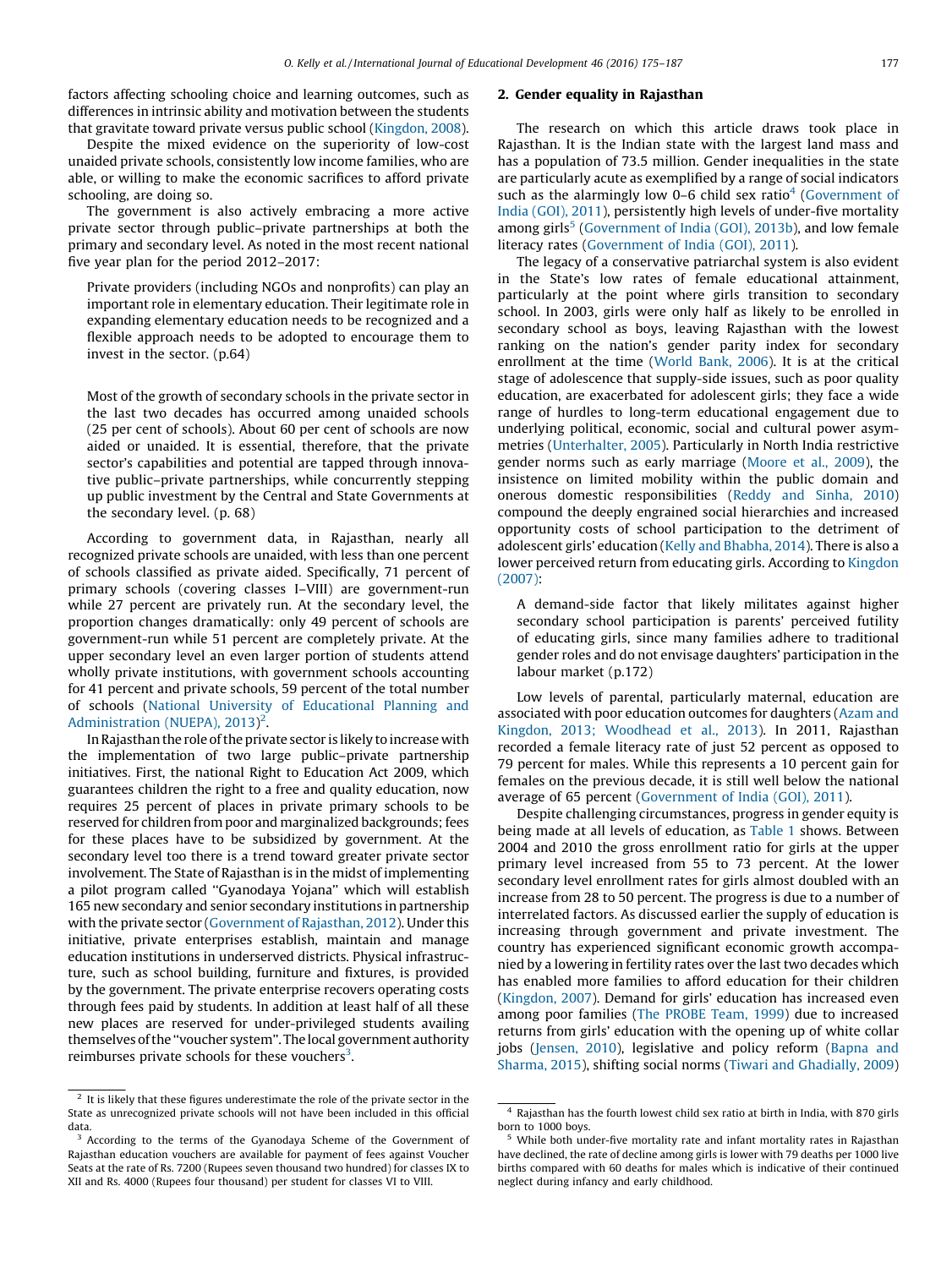#### Gross enrollment ratio Rajasthan.

|           | Lower<br>primary I-V<br>$(6-11 \text{ yrs})$ |       | Upper<br>primary VI-<br>$VIII(11-14)$<br>V(s) |       | Secondary<br>$IX-X (14-16)$<br>V(s) |       | Upper<br>secondary<br>XI-XII (16-<br>$18$ vrs) |       |
|-----------|----------------------------------------------|-------|-----------------------------------------------|-------|-------------------------------------|-------|------------------------------------------------|-------|
|           | <b>Boys</b>                                  | Girls | <b>Boys</b>                                   | Girls | <b>Boys</b>                         | Girls | <b>Boys</b>                                    | Girls |
| 2004-2005 | 125                                          | 116   | 85                                            | 55    | 58                                  | 28    | 29                                             | 14    |
| 2010-2011 | 110                                          | 110   | 91                                            | 73    | 72                                  | 50    | 50                                             | 31    |

Source: Educational Statistics at a Glance, Government Of India Ministry Of Human Resource Development Bureau Of Planning, Monitoring & Statistics New Delhi 2012 Select Education Statistics 2004–2005, Ministry of Human Resource Development New Delhi 2007.

and campaigns for girls' education led by the international organizations, the government and civil society (Government of India (GOI), 2015).

It is important to note that while increases in female enrollment rates are a positive step, gender parity alone does not mean a gender equal education system (Unterhalter, 2012). Young women from disadvantaged backgrounds still face a challenging landscape in their efforts to realize their right to quality education, even when the problem of initial access or enrollment is solved (Kelly et al., 2015; Tiwari and Ghadially, 2009). To understand this, in addition to the determinants of private school enrollment our study examines how the schooling experience differed, in terms of access to sanitation and exposure to teacher and peer violence, for young women in private schools as opposed to their counterparts in the government system.

# 3. Methodology

#### 3.1. Overview

The results explored in this study are based on an analysis of quantitative data collected with 413 young women from across Rajasthan who took partin the 'Champions' project. Champions is a mixed methods, positive deviance research project that has been conducted with first generation learners across three states in India. The term Positive Deviance (PD) coined by Zeitlin et al. (1991) was first developed in nutrition research and applies to the study of individuals who demonstrate above-average outcomes in impoverished environments.

Specifically, Champions (CHs) are defined as young women enrolled in their second year of an undergraduate degree in a government college whose parents have completed no more than upper primary education. An aim of our research was to study the determinants of private school enrollment within this successful minority. In addition we wanted to compare the differences in experiences and outcomes between those who reported attending government as opposed to private institutions at primary and/or secondary level within the group. Given the growth of private schooling in India and elsewhere in the developing world, we were concerned that a new set of barriers to gender equality in education might be occurring, particularly for the poorest. Our questionnaire gathered extensive information on participants' personal and familial profiles.

#### 3.2. Sampling

Participants were drawn from government colleges in five districts across five administrative zones in Rajasthan: Banswara, Dholpur, Jaipur, Jhunjhunu and Jodhur. We selected the districts purposefully based on their socio-economic diversity. The state Department of Education supplied lists of government colleges with female enrollment rates for each district. We used proportionate random sampling based on female tertiary enrollment rates to select colleges and their respective participant quotas. The Rajasthan Department of Education wrote to each of the selected colleges requesting their assistance in facilitating data collection. Between December 2013 and January 2014 a research team from the Institute of Development Studies—Jaipur traveled to each of the selected institutions. At each college, all female secondyear students were gathered in a classroom, told about the study, and asked to complete a short eligibility questionnaire to ascertain the parental education level. Students consented and completed a short screening questionnaire. Results from this initial screening questionnaire were tabulated and a list of eligible students compiled, namely those whose parents had completed no more than upper primary school education. Eligible students were then immediately invited to complete a longer questionnaire. If there were more Champions than our study quota for a particular college, we employed a lottery system to randomly select participants. 430 students were identified as Champions and invited to complete the long questionnaire, of whom 413 completed the survey.

### 3.3. Statistical analyses

Descriptive analyses of participant profiles including social and demographic characteristics were conducted. We also examined differences in the individual and household characteristics of participants by types of schooling. To understand differences in distributions of these characteristics, we created a new summary variable for schooling type that categorized participants into attending public schools through all four schooling levels, attending private schools through all levels, and attending a mixture of school types through schooling levels. We also examined differences in their schooling experiences by individual and household characteristics and by schooling type. In order to retrospectively deconstruct participants' schooling experience the questionnaire contained batteries of questions that were then constructed into scales to measure infrastructure, peer relationships, teacher absenteeism and performance at the primary, upper primary, secondary and upper secondary level. Chi-squared tests identified whether differences in individual and household characteristics and schooling experiences were statistically significant between participants attending different school types at each schooling level.

In addition, we conducted regression analyses examining the likelihood of attending government schools by individual and household characteristics. Using logit models appropriate for binary outcomes, we estimated odds ratios for attending government schools from participants' characteristics. Individual and household characteristics selected were ones that we had identified from the literature as key predictors of schooling type (Azam and Kingdon, 2013; Kelly and Bhabha, 2014; Woodhead et al., 2013). Analyses were conducted for each schooling level to understand associations at different stages of educational attainment. Robustness checks also included tests of collinearity using variance inflated factors and tolerance statistics.

We also used regression models to investigate the educational experiences of study participants. Univariate regression models examined associations between parental education and violence perpetrated by teachers. Teacher violence was operationalized using an adapted Population Council survey. Our questionnaire included a 15-point scale measuring the extent to which participants' experienced physical, sexual or verbal violence at the hands of school teachers (see Appendix A for further details). These analyses used ordinary least squares (OLS) models, treating scores on the teacher violence scale as continuous outcomes. We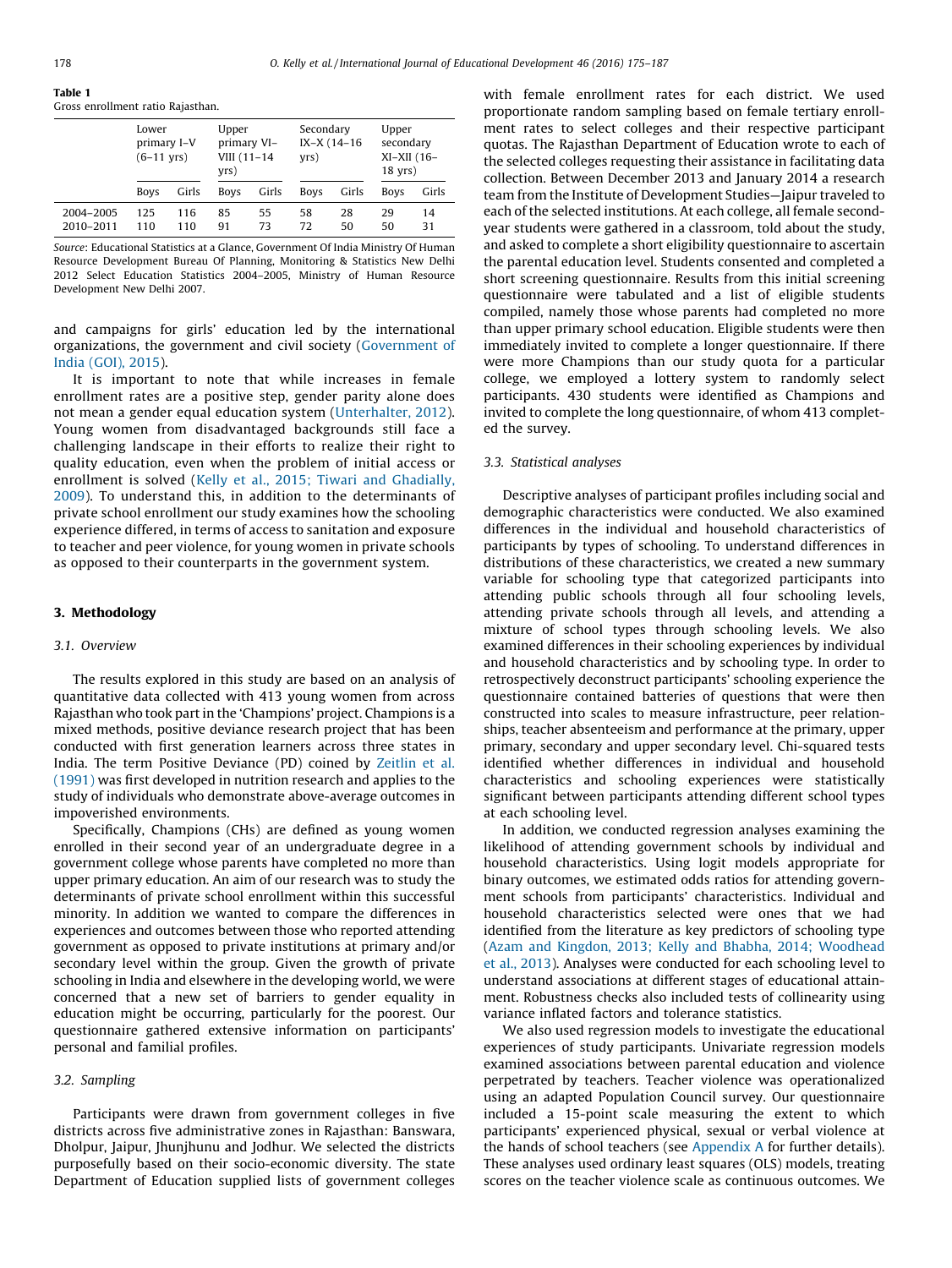also used OLS models to understand whether attending private school conferred higher quality education, operationalized through better performance on 10th standard exams.

# 4. Results

#### 4.1. Participant profiles

The average age of the 413 participants in the study is 18.8 years. 78 percent are single and 95 percent live at home with their parents. As Table 2 shows, almost half of the sample identified as coming from other backward caste (OBC) communities, and a further 38 percent identified as scheduled caste (SC) or scheduled tribe (ST) leaving just 17 percent from the 'General' population<sup>6</sup>. These minorities are over-represented in our propoor sample of young women from disadvantaged backgrounds as compared to the general population. Study participation was contingent on parental education levels, with those whose parents had completed more than upper primary school education (greater than 10th standard) excluded. Traditionally marginalized groups such as SC/ST and to a lesser extent OBC communities have been found to have lower educational and economic outcomes than the general population (Hnatkovska et al., 2012). It is therefore not surprising that our inclusion criterion of low parental education levels yielded a high number of these minority groups. At the same time, the presence of these young women from minority communities in tertiary education represents a significant intergenerational shift and may reflect the changing nature of educational disadvantage in India. Conversely, just one percent of the sample identified as Muslim compared to 8.5 percent in the general population in Rajasthan (Government of India (GOI), 2011). The conspicuous absence of this group at tertiary level education, despite the study inclusion criterion, is in keeping with national data which shows that Muslim girls are the least likely of all minorities to progress beyond the primary level (Government of India (GOI), 2013a,b, p. 251). This may be due to a social conservatism within this religious group. It is also possible that parents are aware that returns to education can be lower to minorities such as Muslims because of discrimination within the labor market (Unni, 2007). Participants were asked to give an approximation of their familial annual income level. More than three out of four reported an average family income of less than 50,000 RPS per year.

In Rajasthan the rate of adult female literacy, 48 percent, is well below the national average. The state also has the greatest discrepancy between male and female literacy rates in the country (Government of India (GOI), 2011). This gender disparity in adult female educational outcomes was reflected in our sample; education levels were particularly low for participants' mothers with 71 percent never having attended any kind of formal schooling. On the other hand just 23 percent of fathers had no formal schooling (Table 3).

# 4.2. School choice

The majority (67 percent) of study participants reported attending government schools at the primary level. These rates of government school enrollment at the primary level are largely consistent with state level data during this period (Assessment Survey Evaluation Research (ASER), 2008). At the secondary level 63 percent of participants reported attending government schools. According to official data government schools accounted for just

Socioeconomic status of participants.

|                                    | Percentage |
|------------------------------------|------------|
| Religion                           |            |
| Hindu                              | 97         |
| Muslim                             | 1          |
| Other                              | 2          |
| Caste                              |            |
| General                            | 17         |
| SC/ST                              | 38         |
| <b>OBC</b>                         | 45         |
| Income                             |            |
| Less than 50,000 INR (< $£500$ )   | 76         |
| 50,000-74,999 INR (£500-£750)      | 11         |
| 75,000-100,000 INR (£750-£1000)    | 3          |
| More than 100,000 INR ( $>E$ 1000) | 12         |

| Table 3                    |  |
|----------------------------|--|
| Parental education levels. |  |

|                      | Mother (%) | Father (%) |
|----------------------|------------|------------|
| No education         | 71         | 23         |
| Lower primary        | 16         | 14         |
| Upper primary        |            | 23         |
| Some lower secondary |            | 19         |

46 percent of total student enrollment at the upper secondary level at this time (National University of Educational Planning and Administration (NUEPA), 2012). The larger portion of study participants in government secondary schools compared to the general population is due to our study inclusion criteria, namely female gender and low parental education levels, which are both associated with higher than average rates of government school attendance, particularly at the upper levels of schooling (Azam and Kingdon, 2013; Lewin, 2011; Woodhead et al., 2013). Consistent with State level trends less than three percent of the sample reported attending government aided institutions at any level. As such the majority of participants who did not attend government schools attended wholly private institution (Table  $4$ )<sup>7</sup>.

We analyzed individual and household characteristics of participants who attended public vs. private schools. As Table 5 shows, the strongest patterns in school type were dictated by caste. Across all schooling levels, a higher proportion of participants from SC and ST backgrounds were enrolled in government schools compared to other caste groups. There was no income gradient in type of school attended<sup>8</sup>. Within our restricted sample of Champions, we found patterns in school type by parental education, with a more statistically significant relationship between mother's education than father's education. A higher proportion of girls in government schools had two completely uneducated parents compared to girls in private schools. A larger portion of girls in private schools had mothers who were housewives while more of those in government schools had mothers who worked as causal laborers. Mothers' occupation may reflect differences in socioeconomic status that have also been noted in other studies, which have found that a greater proportion of women living in very poor households work as casual laborers

 $6$  SC/ST are official designations given to various groups of historically economically and socially disadvantaged people. Various affirmative action social and political programs target these groups.

<sup>&</sup>lt;sup>7</sup> We do not have the data to determine whether these private unaided institutions are recognized of unrecognized.

<sup>&</sup>lt;sup>8</sup> A weakness of this study is the questionnaire income measurement question. The lowest ''average household annual income'' response option was less than 50,000 RPS. Three quarters of the sample fell into this category. Given to the coarseness of our income measure it is likely that there are associations between income and school choice and other such relationships that we are unable to detect.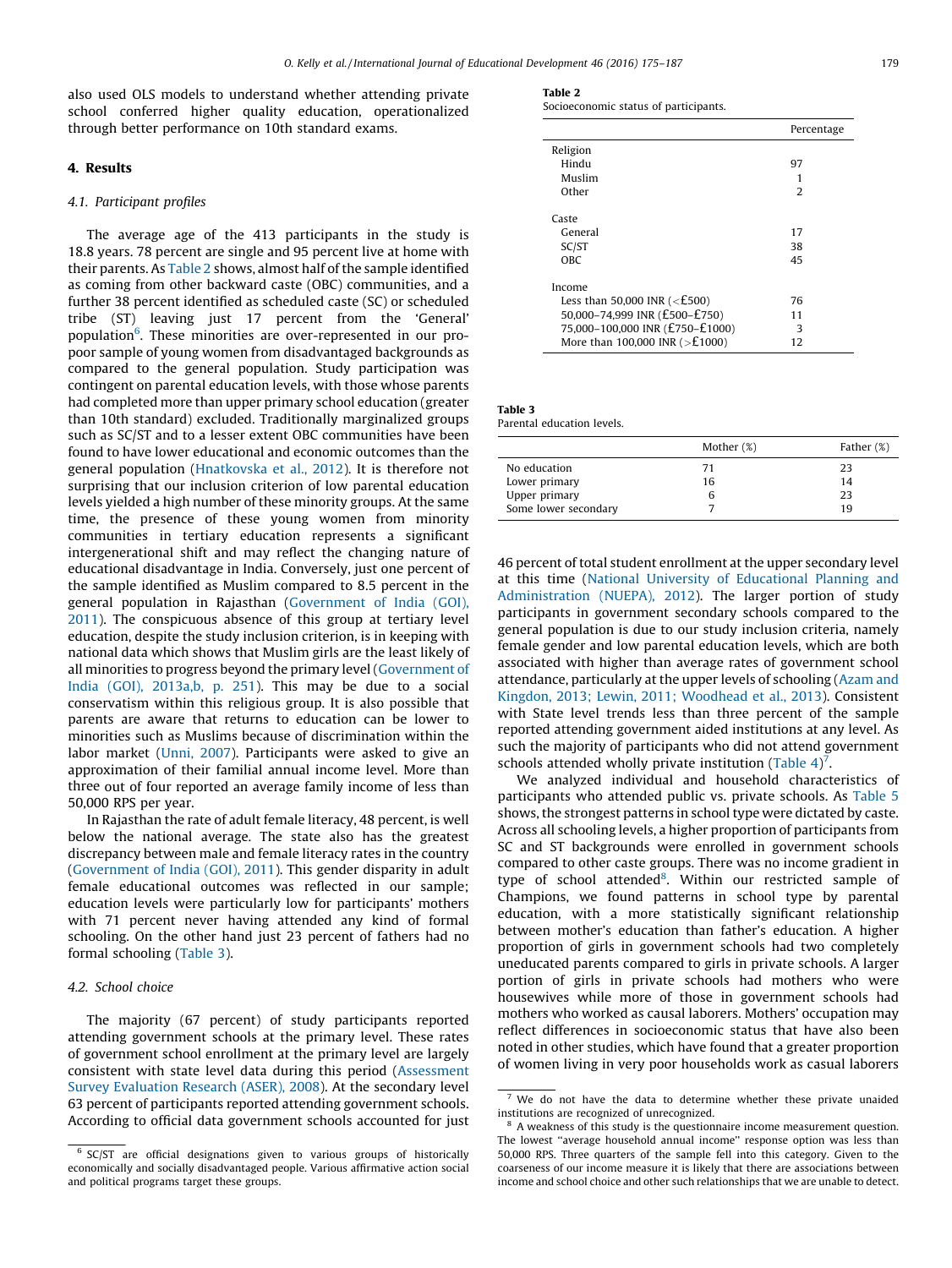| Type of institution attended by level. |  |  |  |  |  |
|----------------------------------------|--|--|--|--|--|
|----------------------------------------|--|--|--|--|--|

| School type                               | Lower<br>primary | Upper<br>primary | Lower<br>secondary | Upper<br>secondary |
|-------------------------------------------|------------------|------------------|--------------------|--------------------|
| Government                                | 67               | 67               | 63                 | 63                 |
| Private unaided <sup>+</sup><br>(private) | 29               | 28               | 30                 | 29                 |
| Other <sup>++</sup>                       |                  |                  |                    | 8                  |

Maybe recognized or unrecognized.

++ Other includes distance learning initiatives, as well as private aided institutions.

(Olsen and Mehta, 2006). A parallel trend can be observed between fathers' occupation and school type: a larger portion of participants attending government schools had fathers who were causal laborers while more of those who attended private schools had fathers who worked as salaried employees, a more economically secure position.

Results from logit models presented in Table 6 showed that participants from the SC community were twice as likely to report enrolling in government schools at the primary level and three times as likely at the secondary level compared to those from the General caste group. Those from ST communities were almost ten times more likely to be enrolled in government schools at both levels than those in the general category. The overall trend we identified is in keeping with the findings of the large-scale Young Lives study undertaken in Andhra Pradesh and Telangana where higher caste, socioeconomic status and parental education were found to be associated with private school enrollment (Woodhead et al., 2013). Although robustness checks showed evidence of multicollinearity (see Appendix A.4), correlations between socio-demographic variables will not bias our estimates but will lower the precision of estimates. Unfortunately this is a limitation of our analysis and many observational studies that cannot be avoided; however, in this context, it supports our findings that constellation of sociodemographic factors, which are admittedly highly correlated, influence girls' educational attainment.

#### 4.3. Schooling experience

In addition to understanding socio-demographic characteristics of the participants and their households, another salient aim of this study was to investigate how the schooling experiences of these young women from educationally marginalized backgrounds experiences differed in relation to the type of educational institution they attended. Participants were asked to retrospectively report on various aspects of their schooling experience including infrastructure, bullying, teacher absenteeism and performance at each level of schooling. The survey contained a nine-point scale assessing the presence of facilities such as desks, drinking water and the availability of a science lab, to measure school infrastructure. Consistent with other studies such as Desai et al. (2008), we found that good facilities were reported by a larger proportion of those in private schools compared to those in government schools, though the difference tended to narrow as participants progressed through the education system (see Appendix A for further details). Girls attending private schools reported 0.95 units higher on the scale in lower primary, 0.70 units in upper primary, 0.34 units in lower secondary, and 0.25 units in upper secondary compared to those in government schools. Differences in infrastructural scores are only significant in primary school with marginally significant differences in lower secondary. Private institutions were also more likely to have a functioning girls' toilet than government schools. As Table 7 shows, at the

|--|--|

Demographic characteristics of participants, by schooling experiences<sup>1</sup>.

| $(n=166)$<br><br>Caste<br>SC<br>20.00<br>10.53<br>13.41<br><b>ST</b><br>13.16<br>26.32<br>18.29<br>General<br>25.26<br>5.26<br>4.27<br><b>SBC</b><br>4.21<br>7.02<br>12.20<br>OBC<br>37.37<br>50.88<br>51.83<br>Household income<br>77.37<br>Poorest<br>70.18<br>75.90<br>9.47<br>15.79<br>11.45<br>Poor<br>Middle<br>1.58<br>1.75<br>4.22<br>Rich<br>8.95<br>10.53<br>4.82<br>Richest<br>1.75<br>2.63<br>3.61<br>Mother's education<br>No education<br>75.26<br>73.68<br>66.27<br>Lower primary<br>17.54<br>15.79<br>16.87<br>Upper primary<br>4.74<br>3.51<br>7.23<br>Secondary<br>4.21<br>5.26<br>9.64<br>Father's education<br>No education<br>25.26<br>21.05<br>22.29<br>Lower primary<br>15.79<br>10.53<br>13.25<br>Upper primary<br>20.53<br>26.32<br>24.70<br>Secondary<br>38.42<br>42.11<br>39.76<br>Mother's occupation<br>Housewife<br>86.32<br>98.25<br>94.58<br>Regular wage/salaried<br>2.11<br>1.20<br>0.00<br>employee<br>Casual laborer<br>6.84<br>0.00<br>1.81<br>(including<br>agricultural)<br>Home maid<br>4.74<br>1.75<br>1.20<br>Retired<br>0.00<br>0.00<br>1.20<br>Father's occupation<br>Self-employed<br>36.32<br>52.63<br>36.75<br>Regular wage/salaried<br>27.89<br>29.82<br>28.92<br>employee<br>Casual laborer<br>27.89<br>17.54<br>27.11<br>Unemployed<br>4.74<br>0.00<br>1.81<br>Retired<br>2.11<br>0.00<br>3.01 | All govt<br>$(n=190)$ | All<br>private<br>$(n=57)$ | Mix of<br>govt,<br>private,<br>and<br>other | Significance |
|--------------------------------------------------------------------------------------------------------------------------------------------------------------------------------------------------------------------------------------------------------------------------------------------------------------------------------------------------------------------------------------------------------------------------------------------------------------------------------------------------------------------------------------------------------------------------------------------------------------------------------------------------------------------------------------------------------------------------------------------------------------------------------------------------------------------------------------------------------------------------------------------------------------------------------------------------------------------------------------------------------------------------------------------------------------------------------------------------------------------------------------------------------------------------------------------------------------------------------------------------------------------------------------------------------------------------------------------------|-----------------------|----------------------------|---------------------------------------------|--------------|
|                                                                                                                                                                                                                                                                                                                                                                                                                                                                                                                                                                                                                                                                                                                                                                                                                                                                                                                                                                                                                                                                                                                                                                                                                                                                                                                                                  |                       |                            |                                             |              |
|                                                                                                                                                                                                                                                                                                                                                                                                                                                                                                                                                                                                                                                                                                                                                                                                                                                                                                                                                                                                                                                                                                                                                                                                                                                                                                                                                  |                       |                            |                                             |              |
|                                                                                                                                                                                                                                                                                                                                                                                                                                                                                                                                                                                                                                                                                                                                                                                                                                                                                                                                                                                                                                                                                                                                                                                                                                                                                                                                                  |                       |                            |                                             |              |
|                                                                                                                                                                                                                                                                                                                                                                                                                                                                                                                                                                                                                                                                                                                                                                                                                                                                                                                                                                                                                                                                                                                                                                                                                                                                                                                                                  |                       |                            |                                             |              |
|                                                                                                                                                                                                                                                                                                                                                                                                                                                                                                                                                                                                                                                                                                                                                                                                                                                                                                                                                                                                                                                                                                                                                                                                                                                                                                                                                  |                       |                            |                                             |              |
|                                                                                                                                                                                                                                                                                                                                                                                                                                                                                                                                                                                                                                                                                                                                                                                                                                                                                                                                                                                                                                                                                                                                                                                                                                                                                                                                                  |                       |                            |                                             |              |
|                                                                                                                                                                                                                                                                                                                                                                                                                                                                                                                                                                                                                                                                                                                                                                                                                                                                                                                                                                                                                                                                                                                                                                                                                                                                                                                                                  |                       |                            |                                             |              |
|                                                                                                                                                                                                                                                                                                                                                                                                                                                                                                                                                                                                                                                                                                                                                                                                                                                                                                                                                                                                                                                                                                                                                                                                                                                                                                                                                  |                       |                            |                                             |              |
|                                                                                                                                                                                                                                                                                                                                                                                                                                                                                                                                                                                                                                                                                                                                                                                                                                                                                                                                                                                                                                                                                                                                                                                                                                                                                                                                                  |                       |                            |                                             |              |
|                                                                                                                                                                                                                                                                                                                                                                                                                                                                                                                                                                                                                                                                                                                                                                                                                                                                                                                                                                                                                                                                                                                                                                                                                                                                                                                                                  |                       |                            |                                             |              |
|                                                                                                                                                                                                                                                                                                                                                                                                                                                                                                                                                                                                                                                                                                                                                                                                                                                                                                                                                                                                                                                                                                                                                                                                                                                                                                                                                  |                       |                            |                                             |              |
|                                                                                                                                                                                                                                                                                                                                                                                                                                                                                                                                                                                                                                                                                                                                                                                                                                                                                                                                                                                                                                                                                                                                                                                                                                                                                                                                                  |                       |                            |                                             |              |
|                                                                                                                                                                                                                                                                                                                                                                                                                                                                                                                                                                                                                                                                                                                                                                                                                                                                                                                                                                                                                                                                                                                                                                                                                                                                                                                                                  |                       |                            |                                             |              |
|                                                                                                                                                                                                                                                                                                                                                                                                                                                                                                                                                                                                                                                                                                                                                                                                                                                                                                                                                                                                                                                                                                                                                                                                                                                                                                                                                  |                       |                            |                                             |              |
|                                                                                                                                                                                                                                                                                                                                                                                                                                                                                                                                                                                                                                                                                                                                                                                                                                                                                                                                                                                                                                                                                                                                                                                                                                                                                                                                                  |                       |                            |                                             |              |
|                                                                                                                                                                                                                                                                                                                                                                                                                                                                                                                                                                                                                                                                                                                                                                                                                                                                                                                                                                                                                                                                                                                                                                                                                                                                                                                                                  |                       |                            |                                             |              |
|                                                                                                                                                                                                                                                                                                                                                                                                                                                                                                                                                                                                                                                                                                                                                                                                                                                                                                                                                                                                                                                                                                                                                                                                                                                                                                                                                  |                       |                            |                                             |              |
|                                                                                                                                                                                                                                                                                                                                                                                                                                                                                                                                                                                                                                                                                                                                                                                                                                                                                                                                                                                                                                                                                                                                                                                                                                                                                                                                                  |                       |                            |                                             |              |
|                                                                                                                                                                                                                                                                                                                                                                                                                                                                                                                                                                                                                                                                                                                                                                                                                                                                                                                                                                                                                                                                                                                                                                                                                                                                                                                                                  |                       |                            |                                             |              |
|                                                                                                                                                                                                                                                                                                                                                                                                                                                                                                                                                                                                                                                                                                                                                                                                                                                                                                                                                                                                                                                                                                                                                                                                                                                                                                                                                  |                       |                            |                                             |              |
|                                                                                                                                                                                                                                                                                                                                                                                                                                                                                                                                                                                                                                                                                                                                                                                                                                                                                                                                                                                                                                                                                                                                                                                                                                                                                                                                                  |                       |                            |                                             |              |
|                                                                                                                                                                                                                                                                                                                                                                                                                                                                                                                                                                                                                                                                                                                                                                                                                                                                                                                                                                                                                                                                                                                                                                                                                                                                                                                                                  |                       |                            |                                             |              |
|                                                                                                                                                                                                                                                                                                                                                                                                                                                                                                                                                                                                                                                                                                                                                                                                                                                                                                                                                                                                                                                                                                                                                                                                                                                                                                                                                  |                       |                            |                                             |              |
|                                                                                                                                                                                                                                                                                                                                                                                                                                                                                                                                                                                                                                                                                                                                                                                                                                                                                                                                                                                                                                                                                                                                                                                                                                                                                                                                                  |                       |                            |                                             |              |
|                                                                                                                                                                                                                                                                                                                                                                                                                                                                                                                                                                                                                                                                                                                                                                                                                                                                                                                                                                                                                                                                                                                                                                                                                                                                                                                                                  |                       |                            |                                             |              |
|                                                                                                                                                                                                                                                                                                                                                                                                                                                                                                                                                                                                                                                                                                                                                                                                                                                                                                                                                                                                                                                                                                                                                                                                                                                                                                                                                  |                       |                            |                                             |              |
|                                                                                                                                                                                                                                                                                                                                                                                                                                                                                                                                                                                                                                                                                                                                                                                                                                                                                                                                                                                                                                                                                                                                                                                                                                                                                                                                                  |                       |                            |                                             |              |
|                                                                                                                                                                                                                                                                                                                                                                                                                                                                                                                                                                                                                                                                                                                                                                                                                                                                                                                                                                                                                                                                                                                                                                                                                                                                                                                                                  |                       |                            |                                             |              |
|                                                                                                                                                                                                                                                                                                                                                                                                                                                                                                                                                                                                                                                                                                                                                                                                                                                                                                                                                                                                                                                                                                                                                                                                                                                                                                                                                  |                       |                            |                                             |              |
|                                                                                                                                                                                                                                                                                                                                                                                                                                                                                                                                                                                                                                                                                                                                                                                                                                                                                                                                                                                                                                                                                                                                                                                                                                                                                                                                                  |                       |                            |                                             |              |
|                                                                                                                                                                                                                                                                                                                                                                                                                                                                                                                                                                                                                                                                                                                                                                                                                                                                                                                                                                                                                                                                                                                                                                                                                                                                                                                                                  |                       |                            |                                             |              |
|                                                                                                                                                                                                                                                                                                                                                                                                                                                                                                                                                                                                                                                                                                                                                                                                                                                                                                                                                                                                                                                                                                                                                                                                                                                                                                                                                  |                       |                            |                                             |              |
|                                                                                                                                                                                                                                                                                                                                                                                                                                                                                                                                                                                                                                                                                                                                                                                                                                                                                                                                                                                                                                                                                                                                                                                                                                                                                                                                                  |                       |                            |                                             |              |
|                                                                                                                                                                                                                                                                                                                                                                                                                                                                                                                                                                                                                                                                                                                                                                                                                                                                                                                                                                                                                                                                                                                                                                                                                                                                                                                                                  |                       |                            |                                             |              |
|                                                                                                                                                                                                                                                                                                                                                                                                                                                                                                                                                                                                                                                                                                                                                                                                                                                                                                                                                                                                                                                                                                                                                                                                                                                                                                                                                  |                       |                            |                                             |              |
|                                                                                                                                                                                                                                                                                                                                                                                                                                                                                                                                                                                                                                                                                                                                                                                                                                                                                                                                                                                                                                                                                                                                                                                                                                                                                                                                                  |                       |                            |                                             |              |
|                                                                                                                                                                                                                                                                                                                                                                                                                                                                                                                                                                                                                                                                                                                                                                                                                                                                                                                                                                                                                                                                                                                                                                                                                                                                                                                                                  |                       |                            |                                             |              |
|                                                                                                                                                                                                                                                                                                                                                                                                                                                                                                                                                                                                                                                                                                                                                                                                                                                                                                                                                                                                                                                                                                                                                                                                                                                                                                                                                  |                       |                            |                                             |              |
|                                                                                                                                                                                                                                                                                                                                                                                                                                                                                                                                                                                                                                                                                                                                                                                                                                                                                                                                                                                                                                                                                                                                                                                                                                                                                                                                                  |                       |                            |                                             |              |
|                                                                                                                                                                                                                                                                                                                                                                                                                                                                                                                                                                                                                                                                                                                                                                                                                                                                                                                                                                                                                                                                                                                                                                                                                                                                                                                                                  |                       |                            |                                             |              |
|                                                                                                                                                                                                                                                                                                                                                                                                                                                                                                                                                                                                                                                                                                                                                                                                                                                                                                                                                                                                                                                                                                                                                                                                                                                                                                                                                  |                       |                            |                                             |              |

 $1$  This variable is created from the schooling type variable for each level of schooling. We classified participants who attended public schools from lower primary to upper secondary school as ''All public'' and similarly categorized participants who attended private schools for all levels. The last category ''Mix of public, private, and other'' includes participants who switched school types or attended ''Other'' types of schools at some schooling level.

 $p < 0.01$ .

 $p < 0.05$ .  $p < 0.1.$ 

lower primary school 13 percent of participants attending private schools reported that their school had either no toilet or a nonfunctioning toilet as opposed 32 percent of those that attended government schools. The portion of girls who reported not having access to a functioning toilet decreased as they progressed through school levels as did the difference between government and private institutions; for example by lower secondary level 11 percent of those in government schools reported not having access to a functioning toilet as opposed to 5 percent of those in private institutions.

The crisis in student learning outcomes in India has been partly attributed to the high levels of teacher absenteeism particularly in government schools (Kremer et al., 2005). Contrary to those finding, in this study we found no significant differences in the participants' experiences of teacher absenteeism in private as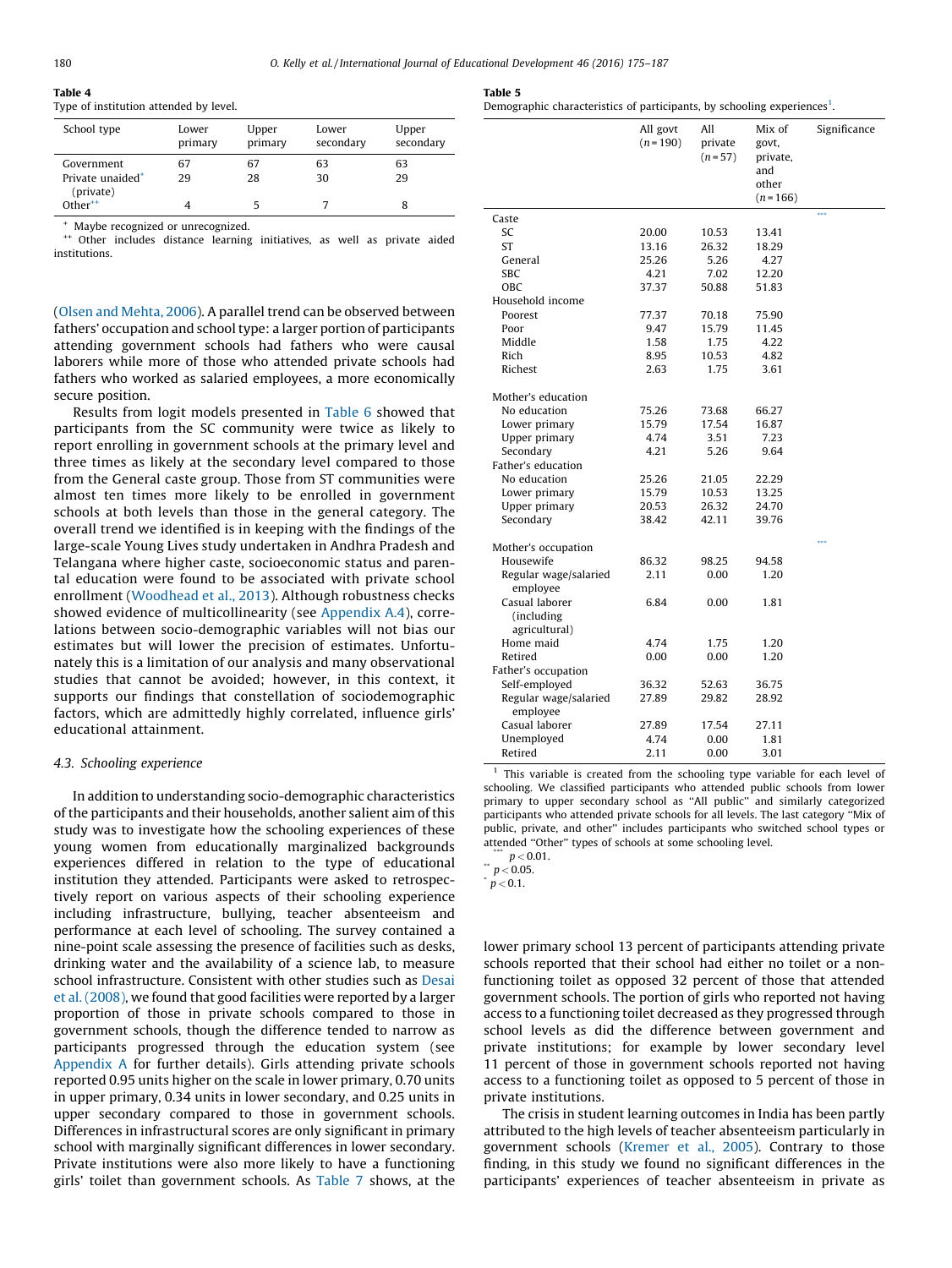Odds ratios from logit models predicting attendance in government schools based on socio-demographic characteristics.

|                      |            | Lower<br>primary     | Upper<br>primary | Lower<br>secondary  | Upper<br>secondary  |
|----------------------|------------|----------------------|------------------|---------------------|---------------------|
| Caste                | SC         | 1.96                 | 1.85             | 3.04                | 2.99                |
| (ref)                |            | (0.75)               | (0.72)           | (1.18)              | (1.20)              |
| general)             | <b>ST</b>  | 9.72                 | $5.57$ $\cdot$   | $10.6^{\degree}$    | 9.13                |
|                      |            | (5.66)               | (2.87)           | (5.65)              | (4.82)              |
|                      | <b>SBC</b> | 1.74                 | 0.71             | 1.79                | $0.41$ <sup>*</sup> |
|                      |            | (0.84)               | (0.32)           | (0.83)              | (0.20)              |
|                      | OBC        | 1.29                 | 1.07             | 1.12                | 1.09                |
|                      |            | (0.39)               | (0.33)           | (0.34)              | (0.33)              |
| Income               | Poor       | 0.79                 | 0.68             | 0.74                | 1.16                |
| (ref:                |            | (0.27)               | (0.23)           | (0.25)              | (0.41)              |
| poorest)             | Middle     | $0.13$ <sup>**</sup> | 0.21             | 0.25                | 1.56                |
|                      |            | (0.11)               | (0.14)           | (0.18)              | (1.13)              |
|                      | Rich       | 1.00                 | 0.87             | 1.07                | 1.45                |
|                      |            | (0.45)               | (0.37)           | (0.46)              | (0.65)              |
|                      | Richest    | 0.23                 | 0.23             | $0.31$ <sup>*</sup> | 0.43                |
|                      |            | (0.18)               | (0.16)           | (0.22)              | (0.31)              |
| Mother's             | Lower      | 0.69                 | 0.94             | 1.15                | 1.30                |
| education            | primary    | (0.21)               | (0.28)           | (0.35)              | (0.40)              |
| (ref: none)          | Upper      | 0.46                 | 0.89             | $2.54$ <sup>*</sup> | $2.80^{\degree}$    |
|                      | primary    | (0.22)               | (0.42)           | (1.32)              | (1.46)              |
|                      | Secondary  | 0.34                 | 0.69             | 1.42                | 2.61                |
|                      |            | (0.16)               | (0.32)           | (0.66)              | (1.35)              |
| Father's             | Lower      | 0.89                 | 0.79             | 1.48                | $2.35^{\degree}$    |
| education            | primary    | (0.35)               | (0.30)           | (0.57)              | (0.96)              |
| (ref: none)          | Upper      | 0.76                 | 0.99             | 1.05                | 1.19                |
|                      | primary    | (0.26)               | (0.34)           | (0.35)              | (0.40)              |
|                      | Secondary  | 0.98                 | 0.94             | 1.16                | 1.06                |
|                      |            | (0.32)               | (0.30)           | (0.36)              | (0.33)              |
| Constant             |            | $1.83$ <sup>*</sup>  | $1.99^{\dagger}$ | 0.92                | 0.83                |
|                      |            | (0.65)               | (0.69)           | (0.31)              | (0.29)              |
| $Log-$<br>likelihood |            | $-235.52$            | $-243.72$        | $-246.43$           | $-241.17$           |

Standard errors in parentheses.

 $p < 0.01$ .

 $p < 0.05$ .

 $p < 0.1$ .

opposed to non-private institutions. As Table 8 illustrates, participants reported consistently high rates of teacher absenteeism across every level and type of schooling.

Reported levels of violence were low at all levels and the only significant difference between students' experience based on institution type was at the lower primary level where rates of violence were higher in government schools. Further, we found no differences in teacher violence by type of school after controlling for age, caste, and religion. Across all schooling levels, girls whose parents are more educated report significantly lower levels of teacher abuse compared to girls with uneducated parents. As Table 9 shows mothers' education only matters for girls whose

| Girls' toilets by level. |  |  |  |  |  |
|--------------------------|--|--|--|--|--|
|--------------------------|--|--|--|--|--|

mothers have some lower secondary education. The largest inverse association between fathers' education and teacher violence is observed for girls whose fathers have some lower secondary education; however, fathers' level of primary schooling is also inversely related to rates of teacher violence.

To probe school-level factors that may explain teacher abuse, we examined whether changes in schooling type led to greater experiences of violence. We found no evidence that girls who switched school types between levels, and more specifically those who switched from government to non-government or from nongovernment to government schools, experienced more violence from teachers.

To gain insight into participants' relationships with peers in school, the questionnaire included a scale to measure their experience of bullying including verbal, physical and sexual harassment. A scale score maximum of 20 indicates very frequent experiences of peer bullying. As shown in Table 10 experiences of bullying are similar across institutions. Statistically significant differences only arose in upper secondary school, with higher scores for those in private school.

Examining differences in bullying among different caste groups, we find that those in the 'General' caste group experience lower harassment in primary and lower secondary school than their lower caste peers. We find no evidence that parental education matters or that switching schools is associated with differences in peer bullying. We also do not observe an income gradient in bullying.

Various studies have found that those who attend nongovernment institutions in India fare better in academic outcomes than their counterparts in government schools (Assessment Survey Evaluation Research (ASER), 2014; Muralidharan and Kremer, 2006; Tooley et al., 2010). Participants in this study were all enrolled in the second year of college which means that they had all at least passed the 10th and 12th standard exams to progress to tertiary level. Even within this restricted sample, we found that those who attended government schools on average scored lower in their 10th standard exams than those who attended private schools. Table 11 shows predicted values for 10th standard exams from ordinary least squares (OLS) models examining the association between 10th exam scores and schooling type, controlling for socio-demographic characteristics.

#### 4.4. Economic implications of private school attendance

Nearly all participants reported paying some fees at each level of schooling. As expected, those who attended private institutions reported paying the largest fees, followed by those who attended 'Other' institutions namely distance learning, residential or private aided schools. The majority of those participants who reported attending government schools had some fees, though reported

| ----- ------ -, -- --                |               |              |               |        |                 |              |        |                 |              |            |            |              |
|--------------------------------------|---------------|--------------|---------------|--------|-----------------|--------------|--------|-----------------|--------------|------------|------------|--------------|
|                                      | Lower primary |              | Upper primary |        | Lower secondary |              |        | Upper secondary |              |            |            |              |
|                                      | Gov(%)        | Priv. $(\%)$ | Other $(\%)$  | Gov(%) | Priv $(\%)$     | Other $(\%)$ | Gov(%) | Priv $(%)$      | Other $(\%)$ | Gov $(\%)$ | Priv $(%)$ | Other $(\%)$ |
| No toilet                            | 23            | 9            | 12            | 10     | 6               | 5            | 6      |                 |              | 6          |            | 3            |
| Unusable                             | 9             | 3            | 6             | 13     | 3               | 5            | 5      | 4               | 18           |            |            | 11           |
| Usable but unclean<br>or not private | 21            | 19           | 18            | 18     | 16              | 19           | 20     | 14              | 14           | 17         | 9          | 9            |
| Usable private and<br>well-kept      | 48            | 69           | 65            | 59     | 75              | 71           | 69     | 80              | 61           | 70         | 87         | 77           |
| Sig.                                 | 1999          |              |               | 44     |                 |              | 1919   |                 |              | $\bullet$  |            |              |
| $-0.0 - 0.$                          |               |              |               |        |                 |              |        |                 |              |            |            |              |

 $p < 0.01$ .

 $n < 0.05$ 

 $p$  < 0.1.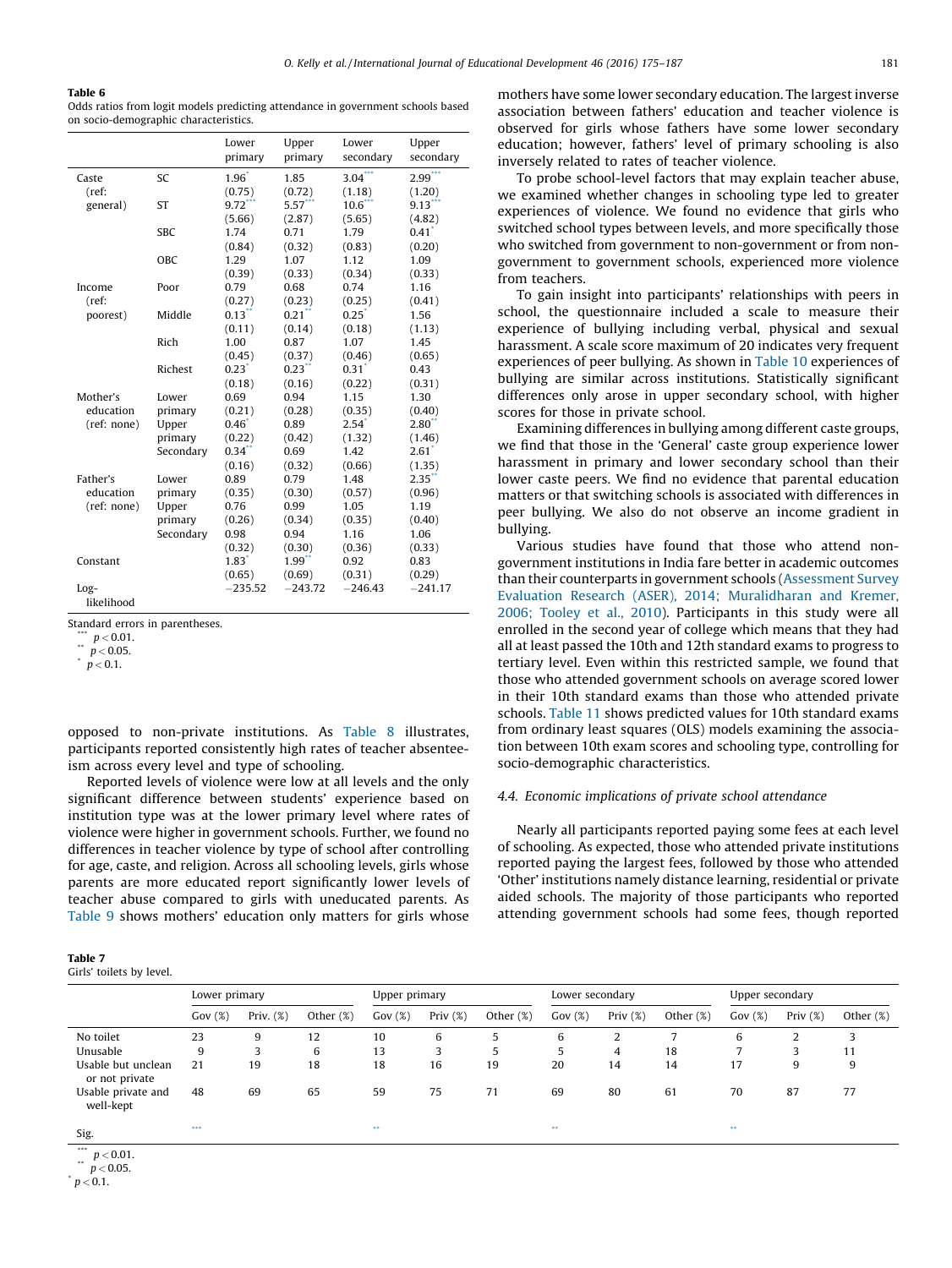|                      | Lower primary |            |              | Upper primary |             |              | Lower secondary |             |              | Upper secondary |            |       |
|----------------------|---------------|------------|--------------|---------------|-------------|--------------|-----------------|-------------|--------------|-----------------|------------|-------|
|                      | Govt $(\%)$   | Priv $(%)$ | Other $(\%)$ | Govt (%)      | Priv $(\%)$ | Other $(\%)$ | Govt (%)        | Priv $(\%)$ | Other $(\%)$ | Govt $(\%)$     | Priv $(%)$ | Other |
| At least once a week | 20            | 12         | 19           | 16            | 11          | 25           | 15              | 10          | 17           | 15              | 10         | 15    |
| 1–2 Days a month     | 43            | 59         | 44           | 46            | 54          | 41           | 45              | 50          | 39           | 45              | 46         | 41    |
| 5–10 Days a year     | 28            | 23         | 22           | 28            | 26          | 22           | 28              | 23          | 29           | 26              | 24         | 22    |
| $>5$ Days a year     | 10            |            | 15           | 10            | 9           | 13           | 12              | 17          | 15           | 14              | 19         | 22    |
| Total                | 100           | 100        | 100          | 100           | 100         | 100          | 100             | 100         | 100          | 100             | 100        | 100   |

#### Teacher absenteeism, by types and levels of schooling.

Significance: \*\*\*  $p < 0.01$ , \*\*  $p < 0.05$ , \*  $p < 0.1$ .

amounts are considerably lower than those attending nongovernment institutions. For example on average those who attended government schools at the lower secondary level reported average annual fees of 535RPS. Private school attendees on the other hand reported average fees that were ten times greater, at 6026RPS (Table 12).

For 98 percent of Champions these fees were paid by parents which in many cases put a strain on family resources. For example 65 percent of participants enrolled in private school for their lower secondary education reported that their families made economic sacrifices to fund their education as compared to 39 percent of those enrolled in government schools. Three quarters of the students who attended private schools at the upper secondary level reported that their families made economic sacrifices to fund their education as opposed to 33 percent of their counterparts in government schools at the upper secondary level. More than one in five study participants reported that their parents took out loans to support their education. Somewhat paradoxically a larger portion of those who took out loans were attending government as opposed to private schools (see Table 13). In keeping with the findings of Härmä (2009), these statistics suggest that participants from the most impoverished families, for whom even low fees caused economic distress, are more likely to continue to rely on the public education system.

#### Table 9

Associations between parental education<sup>a</sup> and teacher violence at schooling levels.

|                           |                      | Participant schooling levels |                      |                       |
|---------------------------|----------------------|------------------------------|----------------------|-----------------------|
|                           | Lower<br>primary     | Upper<br>primary             | Lower<br>secondary   | Upper<br>secondary    |
| Mother's education        |                      |                              |                      |                       |
| Lower primary             | $-0.16$              | $-0.15$                      | $-0.16$              | $-0.028$              |
|                           | (0.33)               | (0.32)                       | (0.32)               | (0.30)                |
| Upper primary             | $-0.43$              | $-0.24$                      | $-0.29$              | $-0.23$               |
|                           | (0.54)               | (0.52)                       | (0.51)               | (0.48)                |
| Lower Secondary           | $-1.16$              | $-1.23$                      | $-1.38$ <sup>*</sup> | $-1.44$               |
|                           | (0.50)               | (0.48)                       | (0.48)               | (0.45)                |
| Constant                  | 2.87                 | 2.67                         | 2.38                 | $2.10^{-}$            |
|                           | (0.14)               | (0.14)                       | (0.14)               | (0.13)                |
| R-squared                 | 0.014                | 0.016                        | 0.020                | 0.025                 |
| <b>Father's education</b> |                      |                              |                      |                       |
| Lower primary             | $-0.43$              | $-0.77$ <sup>*</sup>         | $-0.71$ <sup>*</sup> | $-0.82$ <sup>**</sup> |
|                           | (0.41)               | (0.40)                       | (0.39)               | (0.37)                |
| Upper primary             | $-0.66$ <sup>*</sup> | $-0.74$                      | $-0.74$ <sup>*</sup> | $-0.84$               |
|                           | (0.36)               | (0.34)                       | (0.34)               | (0.32)                |
| Lower secondary           | $-0.98$              | $-1.10$                      | $-1.02$              | $-0.97$               |
|                           | (0.32)               | (0.31)                       | (0.30)               | (0.28)                |
| Constant                  | 3.34                 | $3.27$ <sup>**</sup>         | $2.92$ <sup>*</sup>  | 2.68                  |
|                           | (0.25)               | (0.24)                       | (0.24)               | (0.23)                |
| R-squared                 | 0.024                | 0.031                        | 0.028                | 0.030                 |

Standard errors in parentheses.

 $\sum_{n=1}^{100} p < 0.01$ 

 $p < 0.05$ 

 $p < 0.1$ .

<sup>a</sup> Models separately model each parent's education.

Schemes that support and incentivize families to invest in girls' education have been a central plank in the government's quest for gender equality. These low-income families' decisions to send their daughters to private schools not only generated direct costs but also prevented access to many government schemes such as scholarships, books and stipends. As illustrated in Table 14, at every level of schooling those who attended government schools were more likely to have received school supplies, scholarships and a mid-day meal.

# 5. Discussion

This unique focus of this research project enabled us to delve into several interesting aspects of the relationship between the rise of low cost private schooling and gender equitable education in Rajasthan. We examined the determinants of enrollment among this group, the differences in experience for girls in government versus private school, the implications of private school enrollment for poor families economically as well as their ability to benefit from programs designed to support and incentivize girls' educational participation.

Study participation was purposefully limited by gender and parental education level which in turn restricted the variation in income levels. This resulted in an over representation of disadvantaged groups namely SC, ST and OBC communities. However, Muslim girls were conspicuously absent from the sample, which may indicate a change in caste-based gradients of educational attainment.

Within our restricted sample, we found caste to be the most significant predictor of school type, demonstrating consistent associations with the type of school attended across different schooling levels. Overwhelmingly, Champions from traditionally marginalized groups were more likely to have relied on the government schooling to facilitate their progression to tertiary level education. For example Champions who identified as coming from scheduled tribe background were ten times more likely to have attended a government secondary school than their peers from the 'General' caste. We also found that those whose mothers had no education were more likely to attend government schools. Within this particular population we did not find a relationship between income and private school enrollment. It is possible that the coarseness of our income measure<sup>9</sup> may have inhibited our ability to detect such a relationship. We did however find an association between parental occupation and private school enrollment. On average participants whose fathers had regular salaried employment were more likely be enrolled in private schools. Our finding points to an underlying social hierarchy beyond income level that plays a role in determining low cost private school enrollment. This is in keeping with the findings of

Table 8

 $9$  Three quarters of the sample fell into the lowest bracket; less than 50,000 RPS per annum.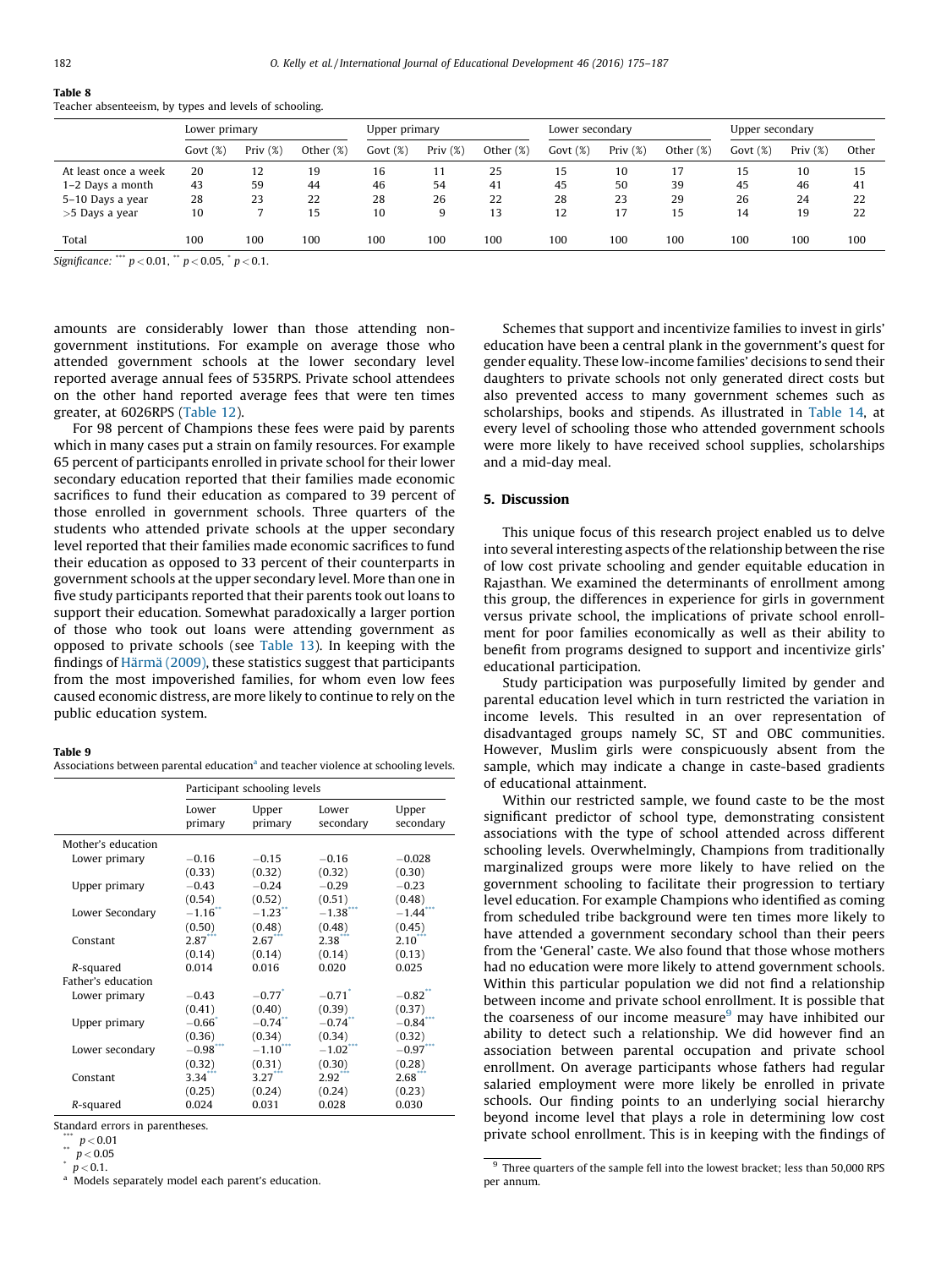Peer harassment scores.

|                   | Lower primary |               |                | Upper primary  |                |               | Lower secondary |                |                | Upper secondary |                |                |
|-------------------|---------------|---------------|----------------|----------------|----------------|---------------|-----------------|----------------|----------------|-----------------|----------------|----------------|
|                   | Priv          | Gov           | Other          | Priv           | Gov            | Other         | Priv            | Gov            | Other          | Priv            | Gov            | Other          |
| Mean<br><b>SD</b> | 6.80<br>1.62) | 7.09<br>1.88) | 7.59<br>(1.33) | 6.75<br>(1.65) | 6.84<br>(1.74) | 7.71<br>1.38) | 6.75<br>1.79)   | 6.69<br>(1.81) | 7.21<br>(1.69) | 5.88<br>(1.84)  | 5.49<br>(1.70) | 5.89<br>(1.53) |
|                   |               |               |                | <b>A</b>       |                |               |                 |                |                |                 |                |                |

Sig.: \*\*\*  $p < 0.01$ , \*\*  $p < 0.05$ , \*  $p < 0.1$ .

Table 11

Predicted 10th standard exam scores from OLS models controlling for age, caste, and religion.

|             | Lower primary             | Upper primary         | Lower secondary           | Upper secondary       |
|-------------|---------------------------|-----------------------|---------------------------|-----------------------|
| Government' | 55.79 (54.54-57.04)       | 55.65 (54.42–56.89)   | 55.70 (54.41–56.99)       | 55.84 (54.55–57.13)   |
| Private     | $60.99$ (59.14-62.84)     | $61.17$ (59.28-63.06) | $60.10$ $(58.28 - 61.92)$ | $59.52$ (57.66-61.39) |
| Other       | $62.54$ $(58.63 - 66.45)$ | $63.15$ (59.58-66.72) | $63.00$ (59.83-66.18)     | $63.50$ (60.51-66.50) |

Confidence intervals in parentheses.

 $\frac{1}{1}$  Reference category.

 $p < 0.01$ .

 $p < 0.05$ .

 $p < 0.1$ .

James and Woodhead (2014) who noted that caregivers select and move children between schools that they feel are appropriate for their 'class of people'. The authors note the presence of informal hierarchies within the private sector. Similar trends have been identified in other contexts. In Chile studies have shown that a nationwide private school voucher $10$  system did not materially improve average test scores but did lead to increased sorting, as the students from more upwardly mobile families left the public school for the private sector. The authors hypothesize that parents' school selection was primarily driven by finding suitable peer groups for their children (Chang-Tai and Urquiola, 2006). In Ghana, Ajayi (2013) found that those who attended lower performing elementary schools were less likely to apply to more selective secondary schools than students with the same test scores from higher performing elementary schools due to social and psychological barriers such as imperfect information about admission chances. Similar trends have been identified at the tertiary level in the United States. For example Hoxby and Avery (2013) have found that low-income high achievers are less likely to apply to more selective/élite colleges than their higher income counterparts despite the fact that selective institutions typically cost them less, owing to generous financial aid. In a review of voucher systems González et al. (2004) note, particularly in the context of countries where income inequality is rampant, that vouchers need to be income dependent to avoid perpetuating existing inequalities. This finding has implications for public/ private partnership initiatives such as the 25 percent reservation for those from economically and socially marginalized groups as part of the SSA. As the experience of other countries has shown, such schemes need to be accompanied by sustained outreach to minorities to ensure that the most marginalized families' deep-seated social and psychological barriers to private school enrollment are addressed, lest inequalities in the system be further exacerbated.

A second aim of this study was to explore how participants' experience of private and public schools at the primary and secondary level compare. While our study was limited by a reliance on retrospective reporting from participants, we identified several trends that were consistent with other related research. Tooley et al. (2010) and Muralidharan and Kremer (2006) found that girls who attended private schools had higher predicted scores in their 10th standard exams, which would indicate a better schooling experience. Consistent with Srivastava (2008) we found that on average those who attended private institutions reported having better infrastructure including access to girls' toilets. While Glewwe et al. (2009) failed to find a relationship between school

#### Table 12

Average fees by type and levels of schooling.

|                 |            | Reported<br>paying<br>fees | Average<br>fees<br>amount | Significance |
|-----------------|------------|----------------------------|---------------------------|--------------|
| Lower primary   | Government | 66                         | 190.7                     |              |
|                 | Private    | 90                         | 2764.4                    | 666          |
|                 | Other      | 89                         | 2280.6                    | 666          |
| Upper primary   | Government | 72                         | 318.5                     |              |
|                 | Private    | 87                         | 4394.8                    | 666          |
|                 | Other      | 81                         | 3364.5                    | ***          |
| Lower secondary | Government | 85                         | 534.9                     |              |
|                 | Private    | 91                         | 6026.3                    | 666          |
|                 | Other      | 85                         | 5390.7                    | 666          |
| Upper secondary | Government | 86                         | 720.2                     |              |
|                 | Private    | 92                         | 9691.1                    | 666          |
|                 | Other      | 87                         | 8761.2                    | 666          |

\*\*\*  $p < 0.01$ .

 $p < 0.05$ 

 $p < 0.1$ .

# Table 13

Proportion of students whose parents took out loans for girls' schooling, by schooling type and level.

|              | Lower<br>primary | Upper<br>primary | Lower<br>secondary | Upper<br>secondary |
|--------------|------------------|------------------|--------------------|--------------------|
| Government   | 27               | 26               | 25                 | 22                 |
| Private      | 11               | 12               | 14                 | 19                 |
| Other        | 29               | 29               | 39                 | 31                 |
| Total        | 22<br>444        | 22<br>44         | 22<br>646          | 22<br>44           |
| Significance |                  |                  |                    |                    |

 $p < 0.01$ .

\*\*  $p < 0.05$ .

 $p < 0.1$ .

 $10$  In 1981, Chile introduced nationwide school choice by providing vouchers to any student wishing to attend private school. As a result, more than 1000 private schools entered the market, and the private enrollment rate increased by 20 percentage points.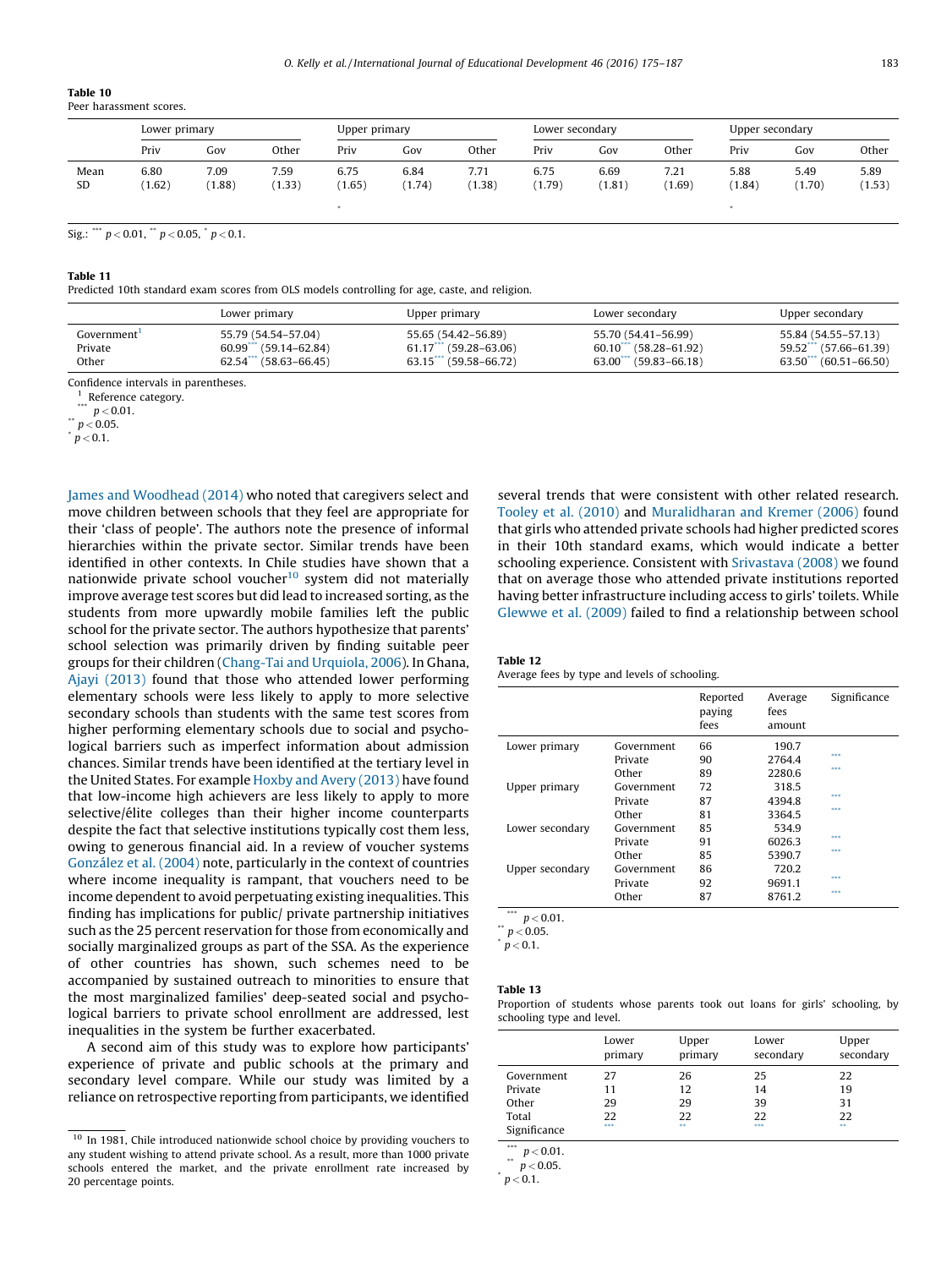|              |             |                 | Lower primary  |                | Upper primary            |                | Lower secondary |                |                         | Upper secondary |                     |                  |          |
|--------------|-------------|-----------------|----------------|----------------|--------------------------|----------------|-----------------|----------------|-------------------------|-----------------|---------------------|------------------|----------|
|              |             | Govt            | Private        | Other          | Govt                     | Private        | Other           | Govt           | Private                 | Other           | Govt                | Private          | Other    |
| Mid-day Meal | Yes<br>Sig  | 60<br>$\sim$    | 3              | 11             | 56<br>$\sim$             | 3              | 13              | $\overline{7}$ | $\overline{\mathbf{4}}$ | 2               | 3                   | 3                | 2        |
| Scholarship  | Yes<br>Sig  | $\frac{18}{11}$ | 3              | $\bf{0}$       | $\overline{.0}$          | 4              | 9               | 41<br>1.14     | 5                       | 17              | $\frac{48}{\cdots}$ | 3                | 13       |
| Hostel       | Yes<br>Sig  | $\mathbf{1}$    | $\bf{0}$       | $\bf{0}$       | $\mathbf{1}$<br>$\cdots$ | 1              | 6               | $\frac{2}{1}$  | $\bf{0}$                | 5               | 3                   | $\bf{0}$         | 4        |
| Bicycle      | Yes<br>Sig  | 3<br>1.14       |                | $\bf{0}$       | 3                        | $\overline{2}$ | $\bf{0}$        | 25<br>1.14     | $\bf{0}$                | 2               | 4<br>44             | $\boldsymbol{0}$ | $\bf{0}$ |
| <b>Books</b> | Yes<br>Sig  | 71<br>1.14      | $\overline{7}$ | $\overline{4}$ | 73<br>$\cdots$           | $\overline{4}$ | 19              | 69<br>1.14     | 6                       | 12              | 65<br>1.14          | 3                | 20       |
| Uniform      | Yes<br>Sig. | 2               |                | $\bf{0}$       | 2                        | 3              | $\bf{0}$        | 1              | $\mathbf{1}$            | 5               | 1                   | 0                | $\bf{0}$ |

| $\cdots$                                             |  |  |  |  |
|------------------------------------------------------|--|--|--|--|
| Government schemes by types and levels of schooling. |  |  |  |  |

 $p < 0.01$ .

inputs and learning outcomes, access to toilets has been found to be positively correlated with higher rates of girls' school retention (Herz and Sperling, 2004). In many of the other measurements of schooling experience study participants reported similar experience across both government and low cost private institutions. Reported rates of teacher absenteeism were high at all school levels and there were no significant differences across public and private institutions. Teacher absenteeism is an issue that the government has so far failed to address within the public sector. This paper suggests that outsourcing the running of educational institutions through public private partnerships may not be enough to remedy this problem and could potentially reduce the scope for civic oversight. We also found that levels of violence at the hands of teachers and peers were similar across institutions. The most significant predictor of teacher violence was found to be parental education levels; those whose parents have the lowest levels of education were more likely to be victimized. On the other hand the most significant predictor of peer violence was caste with those from the 'General' category the least likely to be victimized. As more children from traditionally marginalized backgrounds enter into private schools through reservation and voucher systems, social classes are going to be mixing more and more. Across the board, therefore, schools must invest in anti-peer bullying efforts to ensure that those from low income and caste backgrounds are not victimized. The role of the State in monitoring private institutions to redress peer and teacher gender related violence remains unclear. Evidence from a variety of developing contexts suggests that state oversight of private educational institutions, when it exists, is often inadequate and susceptible to corruption (Day Ashley et al., 2014).

This study found that girls who attended private institutions paid ten times the fees at the secondary level that those in government schools paid. This expenditure had significant implications for family resources. A larger portion of those who attended private schools reported that their families made economic sacrifices to support their education. These young women's families not only had to pay these costs but also lost out on educational incentive schemes including free school supplies and meals at the primary level, and scholarships and stipends at the secondary level. If the government is to continue embracing a larger role of the private sector, conditions for eligibility for educational incentive schemes will need to be loosened to ensure

that all girls whose families are struggling financially, whether they are attending public and private schools, can benefit. Fortunately, this trend is already becoming apparent. In Rajasthan for example merit based scholarship schemes such as the Gargi prize<sup>11</sup> and the Balika Shiksha Protsahan Yojana, traditionally restricted to those studying in government school, have recently been opened to girls studying in private schools too. Other schemes, however, remain restricted to girls in low cost private institutions $12$ .

# 6. Conclusion

The results of this study show the complex and evolving ecology of educational participation and experience. These findings and the rise of privatized education, driven in part by government partnerships, raise several policy and research questions that warrant further attention.

Social gradients along traditional lines such as place of residence and caste are evolving. We found evidence that even among our selective pro-poor sample of girls with poorly educated parents, Muslim girls are conspicuously absent from tertiary level education. This is a concerning finding that needs urgent attention, Of those who did make it to college, despite familial economic and education disadvantage, Champions from SC/ST and OBC backgrounds were far more likely to rely on the government schools to facilitate their educational progression than their 'General' caste peers. Given the similarity of the economic and educational backgrounds of participants in this study the finding suggests that barriers to private school enrollment may be social as well as financial. This finding suggests that more careful thought needs to be given to improving incentives to stimulate access to quality secondary education for low caste girls.

We found that those who attended private schools generally attended institutions with better facilities and did marginally better in their 10th standard exam. However other indicators of educational experience such as teacher absenteeism, teacher violence and peer violence were similar across institution types.

 $p < 0.05$ .

 $n < 0.1$ .

 $11$  Though which Rs. 2000 is given to girls getting 75 percent or more marks in the secondary examination, and continue their studies in class 11th and 12th are awarded Rs. 1500 and a certificate.

<sup>&</sup>lt;sup>12</sup> Such as the Indira Gandhi Priyadarshini Award.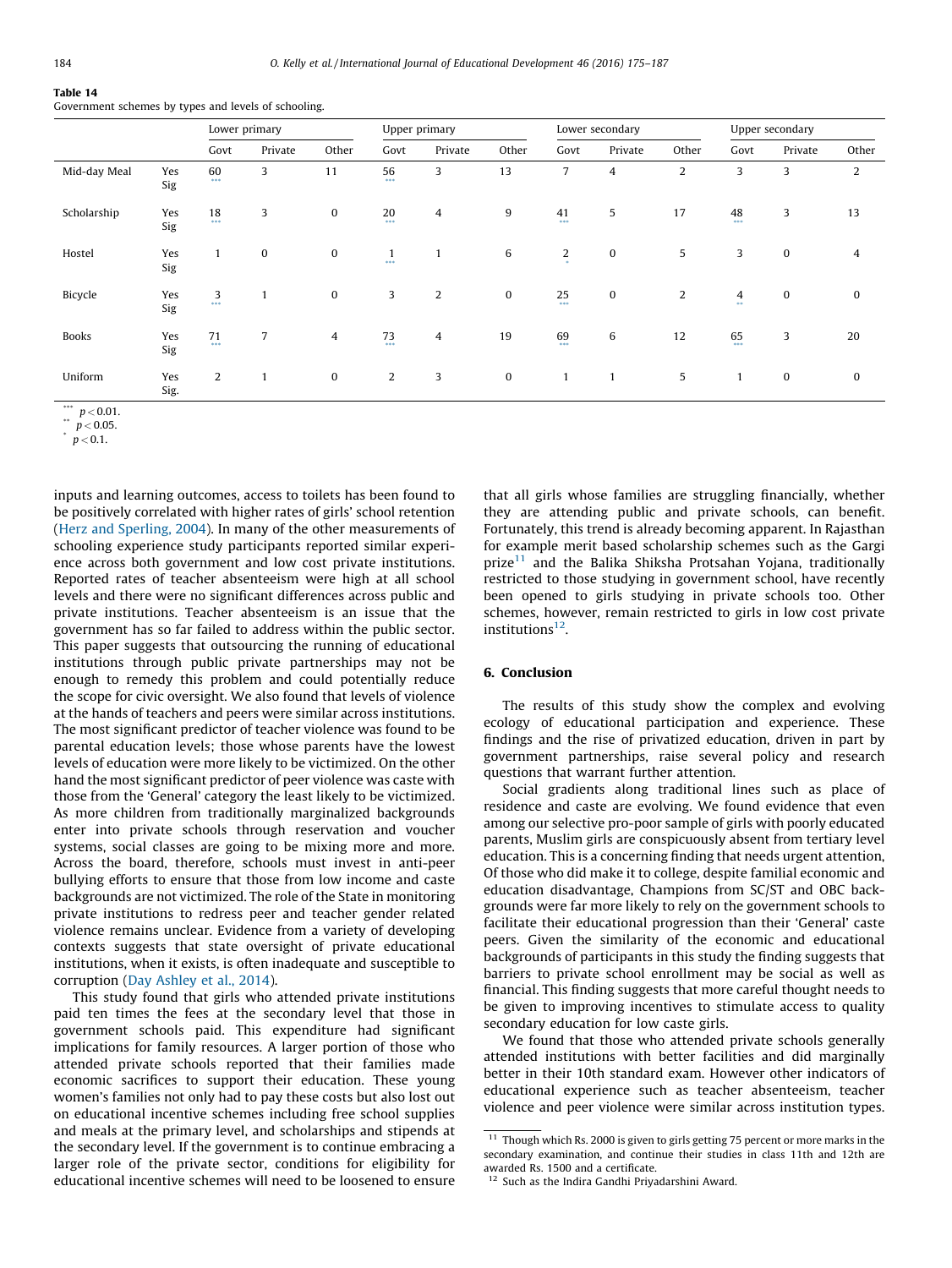We found the underlying factors associated with exposure to violence to be linked once again to parental education levels and caste group, another powerful and gendered disincentive to equal educational progression. The extent to which private institutions will be overseen and answerable to government and civil society for such infractions remains to be seen.

Unsurprisingly those who attended private schools had much higher costs associated with their education both in terms of school fees and foregone opportunities to benefit from school based governments education programs. Currently, eligibility criteria and administrative proceedings for girls' education programs such as incentive schemes remain prohibitive complex. A careful review of existing programs, at both state and national levels, will be needed to ensure that the increased private sector involvement in education does not undermine efforts to address persistent inequality in the national schooling system.

### Acknowledgements

We would like to thank Shobhita Rajagopal and Kanchan Mathur from Institute of Development Studies, Jaipur our research partners.

Funding support provided by the Gustav and Rita Hauser Foundation, Passport Foundation, Population Foundation of India and the South Asia Institute.

### Appendix A. Construction of scales

# A.1. School infrastructure acale

For each level of schooling, participants were asked if their school had any of the following items:

- Tables/desks
- Science lab
- Drinking water facilities
- Playground
- School canteen
- Computers
- Blackboards
- Library
- Boundary wall

A response of ''yes'' gave each participant one point for each item. The scale was constructed from a sum of each of the 9 items above, equally weighting each item, for a maximum score of 9 and minimum of 0. Each participant received a score at each schooling level.

# A.2. Teacher violence scale

For each schooling level, participants responded to the following questions:

- Did teachers ever treat boys more favorably than girls?
- Did teachers ever hit or beat you?

- Did teachers ever tease you on the basis of caste or ethnicity? Participants responded regarding the frequency of the occurrence of these events, using the following responses with the relevant scores

- 1. Never
- 2. Very rarely
- 3. 5–10 days a year
- 4. 1–2 days per month
- 5. At least once per week

To create the scale, responses for each of the three items above were added, with each of the items equally weighted. The maximum possible score was 15, indicating much teacher abuse, and the least was 3 indicating no teacher abuse.

# A.3. Peer harassment scale

The Peer Harassment Scale was constructed in a similar way to the Teacher Abuse Scale with participants reporting the frequency of four scenarios occurring. These events were:

- Was bullying common?
- Did students mock or tease you on the basis of caste or ethnicity?
- Did students hit or beat you?
- Did you experience harassment from boys?

Participants responded regarding the frequency of the occurrence of these events, using the following responses with the relevant scores

- 1. Never
- 2. Very rarely
- 3. 5–10 days a year
- 4. 1–2 days per month
- 5. At least once per week

To create the scale, responses for each of the three items above were added, with each of the items equally weighted. The maximum possible score was 15, indicating much peer harassment, and the minimum was 3 indicating no harassment from peers.

#### A.4. Multicollinearity statistics

|                                                                              |                              | Lower primary                                          |                                                | Upper primary          |                                                             |                                                |  |
|------------------------------------------------------------------------------|------------------------------|--------------------------------------------------------|------------------------------------------------|------------------------|-------------------------------------------------------------|------------------------------------------------|--|
|                                                                              | VIF                          |                                                        | Tolerance R-squared VIF Tolerance R-squared    |                        |                                                             |                                                |  |
| School type<br>Caste<br>Religion<br>Mother's education<br>Father's education | 1.06<br>1.04<br>1.05<br>1.19 | 0.9478<br>0.9607<br>0.9502<br>0.8434<br>1 14 0 8 7 4 8 | 0.0522<br>0.0393<br>0.0498<br>0.1566<br>0.1252 | 1.02.<br>1 04<br>1.06. | 0.9811<br>0.9596<br>0.9472<br>1.15 0.8674<br>1 14 0 8 7 5 7 | 0.0189<br>0.0404<br>0.0528<br>0.1326<br>0.1243 |  |

|                                |      | Lower secondary |                                             | Upper secondary |           |        |  |
|--------------------------------|------|-----------------|---------------------------------------------|-----------------|-----------|--------|--|
|                                | VIF  |                 | Tolerance R-squared VIF Tolerance R-squared |                 |           |        |  |
| School type                    | 1 01 | 0.9933          | 0.0067                                      | 1.02.           | 0.9802    | 0.0198 |  |
| Caste                          | 1 04 | 0.9574          | 0.0426                                      | 1.05            | 09531     | 0.0469 |  |
| Religion                       |      | 1.05 0.9511     | 0.0489                                      |                 | 105 09518 | 0.0482 |  |
| Mother's education 1.15 0.8729 |      |                 | 0.1271                                      | 1 1 5           | 0.8673    | 0.1327 |  |
| Father's education             |      | 1 14 0 8 7 5 7  | 0.1243                                      | 1 1 4           | 0.8743    | 0.1257 |  |

#### References

Ajayi, K., 2013. A Welfare [Analysis](http://refhub.elsevier.com/S0738-0593(15)00126-1/sbref0005) of School Choice Reforms in Ghana. [University](http://refhub.elsevier.com/S0738-0593(15)00126-1/sbref0005) of California Berkley ([http://www.tayfunsonmez.net/wp-content/](http://refhub.elsevier.com/S0738-0593(15)00126-1/sbref0005) [uploads/2013/10/Ajayi](http://refhub.elsevier.com/S0738-0593(15)00126-1/sbref0005) $\rangle$  (last accessed [6/13/15\).](http://refhub.elsevier.com/S0738-0593(15)00126-1/sbref0005)

- Aslam, M., Kingdon, G., 2011. What can teachers do to raise pupil [achievement?](http://refhub.elsevier.com/S0738-0593(15)00126-1/sbref0010) Econ. Educ. Rev. 30 (3), [559–574](http://refhub.elsevier.com/S0738-0593(15)00126-1/sbref0010)[.](https://www.researchgate.net/publication/226647300_What_Can_Teachers_Do_to_Raise_Pupil_Achievement?el=1_x_8&enrichId=rgreq-54c47620-2f40-48f7-a469-15a8295bb901&enrichSource=Y292ZXJQYWdlOzI4NzUwODA5MTtBUzozMTc0NzEzOTM4MTI0ODBAMTQ1MjcwMjQ4NjI1Mg==)
- Assessment Survey Evaluation Research (ASER), 2014. [Annual](http://refhub.elsevier.com/S0738-0593(15)00126-1/sbref0015) Status of [Education](http://refhub.elsevier.com/S0738-0593(15)00126-1/sbref0015) Report  $\langle http://www.asercentre.org/Keywords/p/234.html\rangle$  $\langle http://www.asercentre.org/Keywords/p/234.html\rangle$  $\langle http://www.asercentre.org/Keywords/p/234.html\rangle$ (last [accessed](http://refhub.elsevier.com/S0738-0593(15)00126-1/sbref0015) 6/13/15).
- [Assessment](https://www.researchgate.net/publication/273499935_The_annual_status_of_education_report_ASER?el=1_x_8&enrichId=rgreq-54c47620-2f40-48f7-a469-15a8295bb901&enrichSource=Y292ZXJQYWdlOzI4NzUwODA5MTtBUzozMTc0NzEzOTM4MTI0ODBAMTQ1MjcwMjQ4NjI1Mg==) Survey Evaluation Research (ASER), 2008. [Annual](http://refhub.elsevier.com/S0738-0593(15)00126-1/sbref0025) Status of [Education](http://refhub.elsevier.com/S0738-0593(15)00126-1/sbref0025) Report ([http://www.asercentre.org/p/82.html](http://refhub.elsevier.com/S0738-0593(15)00126-1/sbref0025)) (last [accessed](http://refhub.elsevier.com/S0738-0593(15)00126-1/sbref0025) [6/13/15\)](http://refhub.elsevier.com/S0738-0593(15)00126-1/sbref0025)[.](https://www.researchgate.net/publication/273499935_The_annual_status_of_education_report_ASER?el=1_x_8&enrichId=rgreq-54c47620-2f40-48f7-a469-15a8295bb901&enrichSource=Y292ZXJQYWdlOzI4NzUwODA5MTtBUzozMTc0NzEzOTM4MTI0ODBAMTQ1MjcwMjQ4NjI1Mg==)

Azam, M., Kingdon, G.G., 2013. Are girls the fairer sex in India? [Revisting](http://refhub.elsevier.com/S0738-0593(15)00126-1/sbref0030) intrahousehold allocation of education [expenditure.](http://refhub.elsevier.com/S0738-0593(15)00126-1/sbref0030) World Dev. 42, 143–164.

Bapna, A., Sharma, N., 2015. School Education in India: A [Handbook](http://refhub.elsevier.com/S0738-0593(15)00126-1/sbref0035) ([http://](http://refhub.elsevier.com/S0738-0593(15)00126-1/sbref0035) [www.evaldesign.com/uploads/2/3/8/2/23823775/school\\_education\\_india\\_-](http://refhub.elsevier.com/S0738-0593(15)00126-1/sbref0035)  $\_\text{evaldesign.pdf}$  (last accessed [6/13/15\).](http://refhub.elsevier.com/S0738-0593(15)00126-1/sbref0035)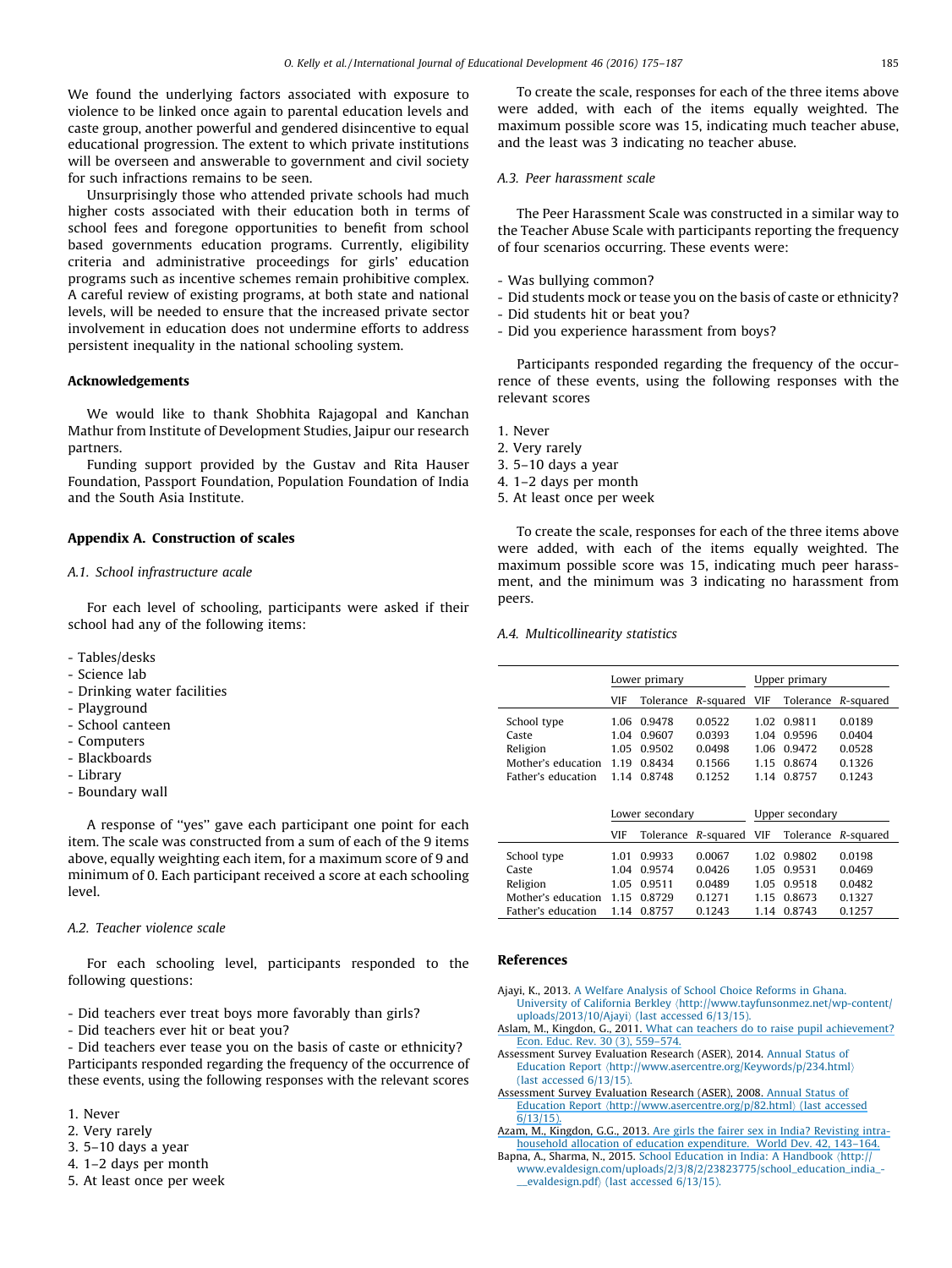Chang-Tai, H., Urquiola, M., 2006. The effects of [generalized](http://refhub.elsevier.com/S0738-0593(15)00126-1/sbref0040) school choice on achievement and [stratification:](http://refhub.elsevier.com/S0738-0593(15)00126-1/sbref0040) evidence from Chile's voucher program. J. Public Econ. 90, [1477–2150](http://refhub.elsevier.com/S0738-0593(15)00126-1/sbref0040)[.](https://www.researchgate.net/publication/222432582_The_Effects_of_Generalized_School_Choice_on_Achievement_and_Stratification_Evidence_from_Chile)

Chudgar, A., Quin, E., 2012. [Relationship](http://refhub.elsevier.com/S0738-0593(15)00126-1/sbref0045) between private schooling and [achievement:](http://refhub.elsevier.com/S0738-0593(15)00126-1/sbref0045) results from rural and urban India. Econ. Educ. Rev. 31 (4), [376–390](http://refhub.elsevier.com/S0738-0593(15)00126-1/sbref0045)[.](https://www.researchgate.net/publication/257106001_Relationship_between_private_schooling_and_achievement_Results_from_rural_and_urban_India?el=1_x_8&enrichId=rgreq-54c47620-2f40-48f7-a469-15a8295bb901&enrichSource=Y292ZXJQYWdlOzI4NzUwODA5MTtBUzozMTc0NzEzOTM4MTI0ODBAMTQ1MjcwMjQ4NjI1Mg==)

Colclough, C., 1996. Education and the market: which parts of the [neo-liberal](http://refhub.elsevier.com/S0738-0593(15)00126-1/sbref0050) solution are correct? World Dev. 24, [589–610](http://refhub.elsevier.com/S0738-0593(15)00126-1/sbref0050)[.](https://www.researchgate.net/publication/24140087_Education_and_the_Market_Which_Parts_of_the_Neo-Liberal_Solution_Are_Correct?el=1_x_8&enrichId=rgreq-54c47620-2f40-48f7-a469-15a8295bb901&enrichSource=Y292ZXJQYWdlOzI4NzUwODA5MTtBUzozMTc0NzEzOTM4MTI0ODBAMTQ1MjcwMjQ4NjI1Mg==)

Day Ashley, L., Mcloughlin, C., Aslam, M., Engel, J., Wales, J., Rawal, S., Batley, R., Kingdon, G., Nicolai, S., Rose, P., 2014. The role and impact of private [schools](http://refhub.elsevier.com/S0738-0593(15)00126-1/sbref0055) in [developing](http://refhub.elsevier.com/S0738-0593(15)00126-1/sbref0055) countries: a rigorous review of the evidence. In: Final Report. Education Rigorous Literature Review. Department for [International](http://refhub.elsevier.com/S0738-0593(15)00126-1/sbref0055) [Development,](http://refhub.elsevier.com/S0738-0593(15)00126-1/sbref0055) h[https://www.gov.uk/government/uploads/system/uploads/](http://refhub.elsevier.com/S0738-0593(15)00126-1/sbref0055) [attachment\\_data/file/307032/Private-schools-2014.pdf](http://refhub.elsevier.com/S0738-0593(15)00126-1/sbref0055)) (last [accessed](http://refhub.elsevier.com/S0738-0593(15)00126-1/sbref0055) 6/13/15).

Desai, S., Dubey, A., [Vanneman,](https://www.researchgate.net/publication/227370340_Private_Schooling_in_India_A_New_Educational_Landscape?el=1_x_8&enrichId=rgreq-54c47620-2f40-48f7-a469-15a8295bb901&enrichSource=Y292ZXJQYWdlOzI4NzUwODA5MTtBUzozMTc0NzEzOTM4MTI0ODBAMTQ1MjcwMjQ4NjI1Mg==) R., Banerji, R., 2008. Private [schooling](http://refhub.elsevier.com/S0738-0593(15)00126-1/sbref0060) in India: a new [educational](http://refhub.elsevier.com/S0738-0593(15)00126-1/sbref0060) landscape. University of Maryland, Maryland, MD. French, R., Kingdon, G., 2010. The Relative [Effectiveness](http://refhub.elsevier.com/S0738-0593(15)00126-1/sbref0065) of Private and

[Government](http://refhub.elsevier.com/S0738-0593(15)00126-1/sbref0065) Schools in from Private School Enrolment in India. Institute for the Study of [Labor,](http://refhub.elsevier.com/S0738-0593(15)00126-1/sbref0065) Bonn.

Glewwe, P., Kremer, M., Moulin, S., 2009. Many children left behind? [Textbooks](https://www.researchgate.net/publication/23771901_Many_Children_Left_Behind_Textbooks_and_Test_Scores_in_Kenya?el=1_x_8&enrichId=rgreq-54c47620-2f40-48f7-a469-15a8295bb901&enrichSource=Y292ZXJQYWdlOzI4NzUwODA5MTtBUzozMTc0NzEzOTM4MTI0ODBAMTQ1MjcwMjQ4NjI1Mg==) and test scores in Kenya. Am. Econ. J.: Appl. Econ. 1 (1), [112–135.](https://www.researchgate.net/publication/23771901_Many_Children_Left_Behind_Textbooks_and_Test_Scores_in_Kenya?el=1_x_8&enrichId=rgreq-54c47620-2f40-48f7-a469-15a8295bb901&enrichSource=Y292ZXJQYWdlOzI4NzUwODA5MTtBUzozMTc0NzEzOTM4MTI0ODBAMTQ1MjcwMjQ4NjI1Mg==)

González, P., Mizala, A., Romaguera, P., 2004. Vouchers, [Inequalities,](http://refhub.elsevier.com/S0738-0593(15)00126-1/sbref0075) and the Chilean [experience.](http://refhub.elsevier.com/S0738-0593(15)00126-1/sbref0075) Center for Applied Economics, University of Chile, [Santiago,](http://refhub.elsevier.com/S0738-0593(15)00126-1/sbref0075) Chile ([http://www.ncspe.org/publications\\_files/](http://refhub.elsevier.com/S0738-0593(15)00126-1/sbref0075) [Voucher\\_ChileOP94.pdf](http://refhub.elsevier.com/S0738-0593(15)00126-1/sbref0075)<sub>)</sub> (last accesses [6/13/15\)](http://refhub.elsevier.com/S0738-0593(15)00126-1/sbref0075).

Government of India (GOI), 2014. Framework for [Implementation](http://refhub.elsevier.com/S0738-0593(15)00126-1/sbref0080) of Rashtriya [Madhyamik](http://refhub.elsevier.com/S0738-0593(15)00126-1/sbref0080) Shiksha Abhiyan ([http://rmsaindia.org/images/files/](http://refhub.elsevier.com/S0738-0593(15)00126-1/sbref0080) [website\\_detail\\_contents/guidelines/rmsa/Framework](http://refhub.elsevier.com/S0738-0593(15)00126-1/sbref0080) 20for [20Implementation](http://refhub.elsevier.com/S0738-0593(15)00126-1/sbref0080) 20of 20RMSA.pdf) (last accessed  $6/13/15$ )

Government of India (GOI), 2007. Selected [Educational](http://refhub.elsevier.com/S0738-0593(15)00126-1/sbref0085) Statistics 2004–2005 Ministry of Human Resource [Development](http://refhub.elsevier.com/S0738-0593(15)00126-1/sbref0085) Bureau of Planning, Monitoring & [Statistics](http://refhub.elsevier.com/S0738-0593(15)00126-1/sbref0085) New Delhi ([www.educationforallinindia.com/SES2004-05.pdf](http://refhub.elsevier.com/S0738-0593(15)00126-1/sbref0085)) [\(last](http://refhub.elsevier.com/S0738-0593(15)00126-1/sbref0085) accessed [06/29/15\).](http://refhub.elsevier.com/S0738-0593(15)00126-1/sbref0085)

Government of India (GOI), 2011. [Census](http://refhub.elsevier.com/S0738-0593(15)00126-1/sbref0090) See ([http://censusindia.gov.in/2011](http://refhub.elsevier.com/S0738-0593(15)00126-1/sbref0090) [common/censusdataonline.html](http://refhub.elsevier.com/S0738-0593(15)00126-1/sbref0090)) (last accessed [6/13/15\).](http://refhub.elsevier.com/S0738-0593(15)00126-1/sbref0090)

Government of India (GOI), 2012. Statistics of School Education [2009–2010](http://refhub.elsevier.com/S0738-0593(15)00126-1/sbref0095) Ministry of Human Resource [Development](http://refhub.elsevier.com/S0738-0593(15)00126-1/sbref0095) Bureau of Planning, Monitoring & [Statistics](http://refhub.elsevier.com/S0738-0593(15)00126-1/sbref0095) New Delhi ([http://mhrd.gov.in/sites/upload\\_files/mhrd/files/SES-](http://refhub.elsevier.com/S0738-0593(15)00126-1/sbref0095)[School\\_201011\\_0.pdf](http://refhub.elsevier.com/S0738-0593(15)00126-1/sbref0095)

Government of India (GOI), 2013a. Twelfth Five Year Plan [\(2012–2017\),](http://refhub.elsevier.com/S0738-0593(15)00126-1/sbref0100) Volume 3: Social [Sectors.](http://refhub.elsevier.com/S0738-0593(15)00126-1/sbref0100) Sage, New Delhi ([http://planningcommission.nic.in/plans/](http://refhub.elsevier.com/S0738-0593(15)00126-1/sbref0100) [planrel/fiveyr/12th/pdf/12fyp\\_vol3.pdf](http://refhub.elsevier.com/S0738-0593(15)00126-1/sbref0100)i (last accessed [6/13/15\).](http://refhub.elsevier.com/S0738-0593(15)00126-1/sbref0100)

Government of India (GOI), 2013b. Annual Health Survey Bulletin: [Rajasthan](http://refhub.elsevier.com/S0738-0593(15)00126-1/sbref0105) 2011–2012. Office of the Registrar General & Census [Commissioner,](http://refhub.elsevier.com/S0738-0593(15)00126-1/sbref0105) New [Delhi](http://refhub.elsevier.com/S0738-0593(15)00126-1/sbref0105) ([http://www.censusindia.gov.in/vital\\_statistics/AHSBulletins/files2012/](http://refhub.elsevier.com/S0738-0593(15)00126-1/sbref0105) [Rajasthan\\_Bulletin](http://refhub.elsevier.com/S0738-0593(15)00126-1/sbref0105) 202011-12.pdf

Government of India (GOI), 2015. Beti Bachao Beti [Padhao](http://refhub.elsevier.com/S0738-0593(15)00126-1/sbref0110) ([http://wcd.nic.in/](http://refhub.elsevier.com/S0738-0593(15)00126-1/sbref0110) [BBBPscheme/launch/workshop/SchemeDocument\\_2220Dec20201.pdf](http://refhub.elsevier.com/S0738-0593(15)00126-1/sbref0110)) [\(last](http://refhub.elsevier.com/S0738-0593(15)00126-1/sbref0110) accessed [6/13/15\).](http://refhub.elsevier.com/S0738-0593(15)00126-1/sbref0110)

Government of Rajasthan, 2012. Twelfth Five Year Plan Chapter 20: [Education](http://refhub.elsevier.com/S0738-0593(15)00126-1/sbref0115) h[http://www.planning.rajasthan.gov.in/Twelfth](http://refhub.elsevier.com/S0738-0593(15)00126-1/sbref0115) 20Plan/Chapters/ [Chap\\_20\\_Education.pdf](http://refhub.elsevier.com/S0738-0593(15)00126-1/sbref0115) $(6/13/15)$ .

Goyal, S., 2009. Inside the house of learning: the relative [performance](https://www.researchgate.net/publication/46527340_Inside_the_house_of_learning_The_relative_performance_of_public_and_private_schools_in_Orissa?el=1_x_8&enrichId=rgreq-54c47620-2f40-48f7-a469-15a8295bb901&enrichSource=Y292ZXJQYWdlOzI4NzUwODA5MTtBUzozMTc0NzEzOTM4MTI0ODBAMTQ1MjcwMjQ4NjI1Mg==) of public and private schools in Orissa. Educ. Econ. 17 (3), [315–327.](https://www.researchgate.net/publication/46527340_Inside_the_house_of_learning_The_relative_performance_of_public_and_private_schools_in_Orissa?el=1_x_8&enrichId=rgreq-54c47620-2f40-48f7-a469-15a8295bb901&enrichSource=Y292ZXJQYWdlOzI4NzUwODA5MTtBUzozMTc0NzEzOTM4MTI0ODBAMTQ1MjcwMjQ4NjI1Mg==)

Goyal, S., Pandey, P., 2009. How do [Government](https://www.researchgate.net/publication/283968452_How_do_government_and_private_schools_differ_Findings_from_two_large_Indian_states?el=1_x_8&enrichId=rgreq-54c47620-2f40-48f7-a469-15a8295bb901&enrichSource=Y292ZXJQYWdlOzI4NzUwODA5MTtBUzozMTc0NzEzOTM4MTI0ODBAMTQ1MjcwMjQ4NjI1Mg==) and Private Schools Differ? Findings from Two Large Indian States. World Bank, [Washington,](https://www.researchgate.net/publication/283968452_How_do_government_and_private_schools_differ_Findings_from_two_large_Indian_states?el=1_x_8&enrichId=rgreq-54c47620-2f40-48f7-a469-15a8295bb901&enrichSource=Y292ZXJQYWdlOzI4NzUwODA5MTtBUzozMTc0NzEzOTM4MTI0ODBAMTQ1MjcwMjQ4NjI1Mg==) DC ([https://](http://refhub.elsevier.com/S0738-0593(15)00126-1/sbref0125) [openknowledge.worldbank.org/handle/10986/17962](https://www.researchgate.net/publication/283968452_How_do_government_and_private_schools_differ_Findings_from_two_large_Indian_states?el=1_x_8&enrichId=rgreq-54c47620-2f40-48f7-a469-15a8295bb901&enrichSource=Y292ZXJQYWdlOzI4NzUwODA5MTtBUzozMTc0NzEzOTM4MTI0ODBAMTQ1MjcwMjQ4NjI1Mg==)) (last [accessed](http://refhub.elsevier.com/S0738-0593(15)00126-1/sbref0125) 6/13/15).

Härmä, J., 2009. Can choice promote [education](http://refhub.elsevier.com/S0738-0593(15)00126-1/sbref0130) for all? Evidence from growth in private primary [schooling](http://refhub.elsevier.com/S0738-0593(15)00126-1/sbref0130) in India. Comp.: J. Comp. Int. Educ. 39 (2), [151–165.](http://refhub.elsevier.com/S0738-0593(15)00126-1/sbref0130)

Härmä, J., Rose, P., 2012. Is low-fee private primary schooling [affordable](http://refhub.elsevier.com/S0738-0593(15)00126-1/sbref0135) for the poor? Evidence from rural India. In: [Robertson,](http://refhub.elsevier.com/S0738-0593(15)00126-1/sbref0135) R., Mundy, K. (Eds.), Public Private [Partnerships](http://refhub.elsevier.com/S0738-0593(15)00126-1/sbref0135) in Education: New Actors and Modes of Governance in a Globalizing World. Edward Elgar Publishing, [Cheltenham,](http://refhub.elsevier.com/S0738-0593(15)00126-1/sbref0135) pp. 243–258. Härmä, J., 2011. Low cost private [schooling](http://refhub.elsevier.com/S0738-0593(15)00126-1/sbref0140) in India: is it pro poor and

[equitable?](http://refhub.elsevier.com/S0738-0593(15)00126-1/sbref0140) Int. J. Educ. Dev. 31 (4), 350–356.

Herz, B., Sperling, G., 2004. What Works in Girls' [Education:](http://refhub.elsevier.com/S0738-0593(15)00126-1/sbref0150) Evidence and Policies from the [Developing](http://refhub.elsevier.com/S0738-0593(15)00126-1/sbref0150) World. Council on Foreign Relations, New York, NY.

[Hnatkovska,](https://www.researchgate.net/publication/46443581_Castes_and_Labor_Mobility?el=1_x_8&enrichId=rgreq-54c47620-2f40-48f7-a469-15a8295bb901&enrichSource=Y292ZXJQYWdlOzI4NzUwODA5MTtBUzozMTc0NzEzOTM4MTI0ODBAMTQ1MjcwMjQ4NjI1Mg==) V., Lahiri, A., Sourabh, P., 2012. Castes and labor [mobility.](http://refhub.elsevier.com/S0738-0593(15)00126-1/sbref0155) Am. Econ. J. Appl. Econ. 4 (2), [274–307](http://refhub.elsevier.com/S0738-0593(15)00126-1/sbref0155)[.](https://www.researchgate.net/publication/46443581_Castes_and_Labor_Mobility?el=1_x_8&enrichId=rgreq-54c47620-2f40-48f7-a469-15a8295bb901&enrichSource=Y292ZXJQYWdlOzI4NzUwODA5MTtBUzozMTc0NzEzOTM4MTI0ODBAMTQ1MjcwMjQ4NjI1Mg==)

Hoxby, C., Avery, C., 2013. The Missing [''One-Offs'':](http://refhub.elsevier.com/S0738-0593(15)00126-1/sbref0160) The Hidden Supply of High-Achieving, [Low-Income](http://refhub.elsevier.com/S0738-0593(15)00126-1/sbref0160) Students Brookings Papers on Economic Activity /[http://www.brookings.edu/](http://refhub.elsevier.com/S0738-0593(15)00126-1/sbref0160)~[/media/projects/bpea/spring](http://refhub.elsevier.com/S0738-0593(15)00126-1/sbref0160) 202013/ [2013a\\_hoxby.pd](http://refhub.elsevier.com/S0738-0593(15)00126-1/sbref0160)[f](https://www.researchgate.net/publication/256041005_The_Missing_One-Offs_The_Hidden_Supply_of_High-Achieving_Low_Income_Students?el=1_x_8&enrichId=rgreq-54c47620-2f40-48f7-a469-15a8295bb901&enrichSource=Y292ZXJQYWdlOzI4NzUwODA5MTtBUzozMTc0NzEzOTM4MTI0ODBAMTQ1MjcwMjQ4NjI1Mg==))

James, Z., [Woodhead,](https://www.researchgate.net/publication/263576765_Choosing_and_changing_schools_in_India) M., 2014. [Choosing](http://refhub.elsevier.com/S0738-0593(15)00126-1/sbref0170) and changing schools in India's private and [government](http://refhub.elsevier.com/S0738-0593(15)00126-1/sbref0170) sectors: Young Lives evidence from Andhra Pradesh. Oxford Rev. Educ. 40 (1), [73–90](http://refhub.elsevier.com/S0738-0593(15)00126-1/sbref0170)[.](https://www.researchgate.net/publication/263576765_Choosing_and_changing_schools_in_India)

Jensen, R., 2010. Economic [Opportunities](http://refhub.elsevier.com/S0738-0593(15)00126-1/sbref0175) and Gender Differences in Human Capital: an [Experimental](http://refhub.elsevier.com/S0738-0593(15)00126-1/sbref0175) Test for India. Mimeo, UCLA.

Kingdon, G., Banerji, R., 2009. School [Functioning](http://refhub.elsevier.com/S0738-0593(15)00126-1/sbref0176) in Rural North India: Evidence from [SchoolTELLS](http://refhub.elsevier.com/S0738-0593(15)00126-1/sbref0176) Survey Härmä J (2009) Can choice promote Education forAll? Evidence from growth in private primary [schooling](http://refhub.elsevier.com/S0738-0593(15)00126-1/sbref0176) in India. [Compare:](http://refhub.elsevier.com/S0738-0593(15)00126-1/sbref0176) A J. Comp. Int. Edu. 39 (2), 151–165.

Kelly, O., Bhabha, J., 2014. Beyond the education silo? Tackling [adolescent](http://refhub.elsevier.com/S0738-0593(15)00126-1/sbref0180) [secondary](https://www.researchgate.net/publication/265341623_Beyond_the_education_silo_Tackling_adolescent_secondary_education_in_rural_India?el=1_x_8&enrichId=rgreq-54c47620-2f40-48f7-a469-15a8295bb901&enrichSource=Y292ZXJQYWdlOzI4NzUwODA5MTtBUzozMTc0NzEzOTM4MTI0ODBAMTQ1MjcwMjQ4NjI1Mg==) education in rural India. Br. J. Sociol. Educ. 35 (5), 731–752. Kelly, O., Bhabha, J., Krishna, A., 2015. [Champions:](http://refhub.elsevier.com/S0738-0593(15)00126-1/sbref0185) The Realities of Realizing the Right to Education in India. Hum. Rights Quart. 37, [1046–1070](http://refhub.elsevier.com/S0738-0593(15)00126-1/sbref0185)[.](https://www.researchgate.net/publication/286927868_Champions_The_Realities_of_Realizing_the_Right_to_Education_in_India?el=1_x_8&enrichId=rgreq-54c47620-2f40-48f7-a469-15a8295bb901&enrichSource=Y292ZXJQYWdlOzI4NzUwODA5MTtBUzozMTc0NzEzOTM4MTI0ODBAMTQ1MjcwMjQ4NjI1Mg==)

Kingdon, G., 2007. The progress of school [education](http://refhub.elsevier.com/S0738-0593(15)00126-1/sbref0190) in India. Oxford Rev. Econ. Policy 23 (2), [168–195](http://refhub.elsevier.com/S0738-0593(15)00126-1/sbref0190)[.](https://www.researchgate.net/publication/5216385_The_Progress_of_School_Education_in_India?el=1_x_8&enrichId=rgreq-54c47620-2f40-48f7-a469-15a8295bb901&enrichSource=Y292ZXJQYWdlOzI4NzUwODA5MTtBUzozMTc0NzEzOTM4MTI0ODBAMTQ1MjcwMjQ4NjI1Mg==)

Kingdon, G., 2008. [School-sector](http://refhub.elsevier.com/S0738-0593(15)00126-1/sbref0200) effects on student achievement in IndiaIn: School Choice International: Exploring [Public–Private](http://refhub.elsevier.com/S0738-0593(15)00126-1/sbref0200) Partnerships,  $\langle$ [http://](http://refhub.elsevier.com/S0738-0593(15)00126-1/sbref0200) [dise.in/Downloads/Use](http://refhub.elsevier.com/S0738-0593(15)00126-1/sbref0200) 20of 20Dise 20Data/Geeta 20Gandhi 20Kingdon.pdf) [\(retrieved](http://refhub.elsevier.com/S0738-0593(15)00126-1/sbref0200) August 30, 2014).

Kremer, M., [Muralidharan,](https://www.researchgate.net/publication/24090732_Teacher_Absence_in_India_A_Snapshot?el=1_x_8&enrichId=rgreq-54c47620-2f40-48f7-a469-15a8295bb901&enrichSource=Y292ZXJQYWdlOzI4NzUwODA5MTtBUzozMTc0NzEzOTM4MTI0ODBAMTQ1MjcwMjQ4NjI1Mg==) K., Chaudhury, N., Hammer, J., Rogers, F.H., 2005. Teacher absence in India: a [snapshot.](http://refhub.elsevier.com/S0738-0593(15)00126-1/sbref0205) J. Eur. Econ. Assoc. 3 (2–3), 658–667.

Lewin, K.M., 2011. Expanding access to secondary [education:](http://refhub.elsevier.com/S0738-0593(15)00126-1/sbref0210) can India catch up? Int. J. Educ. Dev. 31 (4), [382–393](http://refhub.elsevier.com/S0738-0593(15)00126-1/sbref0210)[.](https://www.researchgate.net/publication/251595726_Expanding_access_to_secondary_education_Can_India_catch_up?el=1_x_8&enrichId=rgreq-54c47620-2f40-48f7-a469-15a8295bb901&enrichSource=Y292ZXJQYWdlOzI4NzUwODA5MTtBUzozMTc0NzEzOTM4MTI0ODBAMTQ1MjcwMjQ4NjI1Mg==)

Maitra, P., Pal, S., Sharma, A., 2011. Reforms, growth and [persistence](http://refhub.elsevier.com/S0738-0593(15)00126-1/sbref0215) of gender gap: recent evidence rural IndiaIn: [Discussion](http://refhub.elsevier.com/S0738-0593(15)00126-1/sbref0215) Paper No. 6135 IZA DP. Bonn, [Germany.](http://refhub.elsevier.com/S0738-0593(15)00126-1/sbref0215), \[http://ftp.iza.org/dp6135.pdf](http://refhub.elsevier.com/S0738-0593(15)00126-1/sbref0215)\

Mehrotra, S., Panchamukhi, P.R., 2006. Private provision of [elementary](http://refhub.elsevier.com/S0738-0593(15)00126-1/sbref0220) education in India: [findings](http://refhub.elsevier.com/S0738-0593(15)00126-1/sbref0220) of a survey in eight states. Comp.: J. Comp. Int. Educ. 36 (4), [421–442](http://refhub.elsevier.com/S0738-0593(15)00126-1/sbref0220).

Moore, A.M., Singh, S., Ram, U., Remez, L., Audam, S., 2009. [Adolescent](http://refhub.elsevier.com/S0738-0593(15)00126-1/sbref0225) Marriage and [Childbearing](http://refhub.elsevier.com/S0738-0593(15)00126-1/sbref0225) in India: Current Situation and Recent Trends. Guttmacher [Institute,](http://refhub.elsevier.com/S0738-0593(15)00126-1/sbref0225) New York, NY ([http://www.guttmacher.org/pubs/2009/06/04/](http://refhub.elsevier.com/S0738-0593(15)00126-1/sbref0225) [AdolescentMarriageIndia.pdf](http://refhub.elsevier.com/S0738-0593(15)00126-1/sbref0225)

Muralidharan, K., Kremer, M., 2006. Private and Public [Schools](http://refhub.elsevier.com/S0738-0593(15)00126-1/sbref0230) in Rural India. Mimeo, March, Harvard University, [Cambridge,](http://refhub.elsevier.com/S0738-0593(15)00126-1/sbref0230) MA.

National University of Educational Planning and Administration (NUEPA), 2013. [Elementary](http://refhub.elsevier.com/S0738-0593(15)00126-1/sbref0235) education in India progress towards UEE: DISE 2011–12 Flash [Statistics.](http://refhub.elsevier.com/S0738-0593(15)00126-1/sbref0235) NUEPA, New Delhi ([http://www.dise.in/Downloads/Publications/](http://refhub.elsevier.com/S0738-0593(15)00126-1/sbref0235) Publications [202011-12/Flash202011-12.pdf](http://refhub.elsevier.com/S0738-0593(15)00126-1/sbref0235))

National University of Educational Planning and Administration (NUEPA), 2012. [Secondary](http://refhub.elsevier.com/S0738-0593(15)00126-1/sbref0240) Education In India Progress Towards UEE Flash Statistics SEMIS [2010–11](http://refhub.elsevier.com/S0738-0593(15)00126-1/sbref0240) ([http://semisonline.net/SemisStatus/Flash](http://refhub.elsevier.com/S0738-0593(15)00126-1/sbref0240) 20Statistics- $2010-11.pdf$ 

Olsen, W., Mehta, S., 2006. A Pluralist Account of Labour [Participation](http://refhub.elsevier.com/S0738-0593(15)00126-1/sbref0245) in India. Global Poverty Research Group Working Paper. University of [Manchester,](http://refhub.elsevier.com/S0738-0593(15)00126-1/sbref0245) UK  $\langle$ [http://www.gprg.org/pubs/workingpapers/pdfs/gprg-wps-042.pdf](http://refhub.elsevier.com/S0738-0593(15)00126-1/sbref0245)) [\(last](http://refhub.elsevier.com/S0738-0593(15)00126-1/sbref0245) accessed [6/13/15\).](http://refhub.elsevier.com/S0738-0593(15)00126-1/sbref0245)

Reddy, A.N., Sinha, S., 2010. School Drop Outs or Push Outs? [Overcoming](http://refhub.elsevier.com/S0738-0593(15)00126-1/sbref0265) Barriers for the Right to Education. CREATE Research [Monograph](http://refhub.elsevier.com/S0738-0593(15)00126-1/sbref0265) No. 40, .

Singh, A., 2015. Private school effects in urban and rural India: panel [estimates](http://refhub.elsevier.com/S0738-0593(15)00126-1/sbref0275) at primary and [secondary](http://refhub.elsevier.com/S0738-0593(15)00126-1/sbref0275) school ages. J. Dev. Econ. 113, 16–32.

Singh, R., Bangay, B., 2014. Low-fee Private [Schooling](http://refhub.elsevier.com/S0738-0593(15)00126-1/sbref0280) in India: more questions than answers? [Observations](http://refhub.elsevier.com/S0738-0593(15)00126-1/sbref0280) from the Young Lives Longitudinal Research in Andhra Pradesh. Int. J. Educ. Dev. 39, [132–14](http://refhub.elsevier.com/S0738-0593(15)00126-1/sbref0280)[0.](https://www.researchgate.net/publication/265512694_Low_fee_private_schooling_in_India_-_More_questions_than_answers_Observations_from_the_Young_Lives_longitudinal_research_in_Andhra_Pradesh?el=1_x_8&enrichId=rgreq-54c47620-2f40-48f7-a469-15a8295bb901&enrichSource=Y292ZXJQYWdlOzI4NzUwODA5MTtBUzozMTc0NzEzOTM4MTI0ODBAMTQ1MjcwMjQ4NjI1Mg==)

Srivastava, P., 2008. School choice in India: [disadvantaged](http://refhub.elsevier.com/S0738-0593(15)00126-1/sbref0285) groups and low-fee private schools. In: Forsey, M., Davies, S., [Walford,](http://refhub.elsevier.com/S0738-0593(15)00126-1/sbref0285) G. (Eds.), The [Globalisation](http://refhub.elsevier.com/S0738-0593(15)00126-1/sbref0285) of School Choice? Symposium Books, Oxford, pp. 185–208.

The PROBE Team, 1999. Public Report on Basic [Education](http://refhub.elsevier.com/S0738-0593(15)00126-1/sbref0290) in India. Oxford [University](http://refhub.elsevier.com/S0738-0593(15)00126-1/sbref0290) Press, New Delhi.

Tiwari, N., Ghadially, R., 2009. Changing gender identity of [emerging](http://refhub.elsevier.com/S0738-0593(15)00126-1/sbref0295) adults. J. Indian Acad. Appl. Psychol. 35 (2), [313–332.](http://refhub.elsevier.com/S0738-0593(15)00126-1/sbref0295)

Tooley, J., Bao, Y., Dixon, P., [Merrifield,](https://www.researchgate.net/publication/233085411_School_Choice_and_Academic_Performance_Some_Evidence_From_Developing_Countries?el=1_x_8&enrichId=rgreq-54c47620-2f40-48f7-a469-15a8295bb901&enrichSource=Y292ZXJQYWdlOzI4NzUwODA5MTtBUzozMTc0NzEzOTM4MTI0ODBAMTQ1MjcwMjQ4NjI1Mg==) J., 2011. School choice and [academic](http://refhub.elsevier.com/S0738-0593(15)00126-1/sbref0300) [performance:](https://www.researchgate.net/publication/233085411_School_Choice_and_Academic_Performance_Some_Evidence_From_Developing_Countries?el=1_x_8&enrichId=rgreq-54c47620-2f40-48f7-a469-15a8295bb901&enrichSource=Y292ZXJQYWdlOzI4NzUwODA5MTtBUzozMTc0NzEzOTM4MTI0ODBAMTQ1MjcwMjQ4NjI1Mg==) some evidence from developing countries. J. Sch. Choice 5 (1), [1–39.](https://www.researchgate.net/publication/233085411_School_Choice_and_Academic_Performance_Some_Evidence_From_Developing_Countries?el=1_x_8&enrichId=rgreq-54c47620-2f40-48f7-a469-15a8295bb901&enrichSource=Y292ZXJQYWdlOzI4NzUwODA5MTtBUzozMTc0NzEzOTM4MTI0ODBAMTQ1MjcwMjQ4NjI1Mg==)

Tooley, J., Dixon, P., [Shamsan,](https://www.researchgate.net/publication/240511180_The_relative_quality_and_cost-effectiveness_of_private_and_public_schools_for_low-income_families_A_case_study_in_a_developing_country?el=1_x_8&enrichId=rgreq-54c47620-2f40-48f7-a469-15a8295bb901&enrichSource=Y292ZXJQYWdlOzI4NzUwODA5MTtBUzozMTc0NzEzOTM4MTI0ODBAMTQ1MjcwMjQ4NjI1Mg==) Y., Schagen, I., 2010. The [relative](http://refhub.elsevier.com/S0738-0593(15)00126-1/sbref0305) quality and cost [effectiveness](https://www.researchgate.net/publication/240511180_The_relative_quality_and_cost-effectiveness_of_private_and_public_schools_for_low-income_families_A_case_study_in_a_developing_country?el=1_x_8&enrichId=rgreq-54c47620-2f40-48f7-a469-15a8295bb901&enrichSource=Y292ZXJQYWdlOzI4NzUwODA5MTtBUzozMTc0NzEzOTM4MTI0ODBAMTQ1MjcwMjQ4NjI1Mg==) of private and public schools for low-income families: a case study from [developing](https://www.researchgate.net/publication/240511180_The_relative_quality_and_cost-effectiveness_of_private_and_public_schools_for_low-income_families_A_case_study_in_a_developing_country?el=1_x_8&enrichId=rgreq-54c47620-2f40-48f7-a469-15a8295bb901&enrichSource=Y292ZXJQYWdlOzI4NzUwODA5MTtBUzozMTc0NzEzOTM4MTI0ODBAMTQ1MjcwMjQ4NjI1Mg==) countries. Sch. Eff. Sch. Improv. 20 (4), 1–28.

Tooley, J., Longfield, D., 2015. The Role and Impact of Private [Schools](http://refhub.elsevier.com/S0738-0593(15)00126-1/sbref0310) in Developing Countries: A Response to the [DFID-commissioned](http://refhub.elsevier.com/S0738-0593(15)00126-1/sbref0310) ''Rigorous [Literature](http://refhub.elsevier.com/S0738-0593(15)00126-1/sbref0310) Review". Pearson, London ([https://research.pearson.com/content/](http://refhub.elsevier.com/S0738-0593(15)00126-1/sbref0310) [plc/prkc/uk/open-ideas/en/articles/role-and-impact-of-private-schools/\\_jcr\\_](http://refhub.elsevier.com/S0738-0593(15)00126-1/sbref0310) [content/par/articledownloadcompo/file.res/150330\\_Tooley\\_Longfield.pdf](http://refhub.elsevier.com/S0738-0593(15)00126-1/sbref0310)i

Tooley, J., 2001. Serving the needs of the poor: the private [education](http://refhub.elsevier.com/S0738-0593(15)00126-1/sbref0315) sector in [developing](http://refhub.elsevier.com/S0738-0593(15)00126-1/sbref0315) countries. In: Hepburn, C. (Ed.), Can the Market Save our Schools? The Frazer Institute, [Vancouver](http://refhub.elsevier.com/S0738-0593(15)00126-1/sbref0315).

Tooley, J., Dixon, P., 2007. Private Education for [low-income](http://refhub.elsevier.com/S0738-0593(15)00126-1/sbref0320) families: results from a global research project. In: [Srivastava,](http://refhub.elsevier.com/S0738-0593(15)00126-1/sbref0320) P., Walford, G. (Eds.), Private, Schooling in Less [Economically](http://refhub.elsevier.com/S0738-0593(15)00126-1/sbref0320) Developed Countries. Symposium Books, [Oxford.](http://refhub.elsevier.com/S0738-0593(15)00126-1/sbref0320)

Unni, J., 2007. Earnings and [education](http://refhub.elsevier.com/S0738-0593(15)00126-1/sbref0325) among social groups. In: Shariff, A. (Ed.), State, Markets and Inequalities: Human [Development](http://refhub.elsevier.com/S0738-0593(15)00126-1/sbref0325) in Rural India. Orient [Longman,](http://refhub.elsevier.com/S0738-0593(15)00126-1/sbref0325) New Delhi.

Unterhalter, E., 2005. Fragmented [frameworks:](http://refhub.elsevier.com/S0738-0593(15)00126-1/sbref0330) researching women, gender, education and [development.](http://refhub.elsevier.com/S0738-0593(15)00126-1/sbref0330) In: Aikman, S., Unterhalter, E. (Eds.), Beyond Access: [Developing](http://refhub.elsevier.com/S0738-0593(15)00126-1/sbref0330) Gender Equality in Education. Oxfam Publishing, Oxford, pp. [15–35](http://refhub.elsevier.com/S0738-0593(15)00126-1/sbref0330)[.](https://www.researchgate.net/publication/258177207_Fragmented_frameworks_Researching_women_gender_education_and_development)

[Unterhalter,](https://www.researchgate.net/publication/258172851_Mutable_Meanings_Gender_Equality_in_Education_and_International_Rights_Frameworks?el=1_x_8&enrichId=rgreq-54c47620-2f40-48f7-a469-15a8295bb901&enrichSource=Y292ZXJQYWdlOzI4NzUwODA5MTtBUzozMTc0NzEzOTM4MTI0ODBAMTQ1MjcwMjQ4NjI1Mg==) E., 2012. Mutable [meanings:](http://refhub.elsevier.com/S0738-0593(15)00126-1/sbref0335) gender equality in education and

[international](http://refhub.elsevier.com/S0738-0593(15)00126-1/sbref0335) rights frameworks. Equal Rights Rev. 8, 67–84. [Woodhead,](https://www.researchgate.net/publication/257243603_Does_growth_in_private_schooling_contribute_to_Education_for_All_Evidence_from_a_longitudinal_two_cohort_study_in_Andhra_Pradesh_India?el=1_x_8&enrichId=rgreq-54c47620-2f40-48f7-a469-15a8295bb901&enrichSource=Y292ZXJQYWdlOzI4NzUwODA5MTtBUzozMTc0NzEzOTM4MTI0ODBAMTQ1MjcwMjQ4NjI1Mg==) M., Frost, M., James, Z., 2013. Does growth in private [schooling](http://refhub.elsevier.com/S0738-0593(15)00126-1/sbref0340) contribute to education for all? Evidence from a [longitudinal,](http://refhub.elsevier.com/S0738-0593(15)00126-1/sbref0340) two cohort study in Andhra [Pradesh,](http://refhub.elsevier.com/S0738-0593(15)00126-1/sbref0340) India. Int. J. Educ. Dev. 33, 65–73.

World Bank, April, 2006. [Secondary](http://refhub.elsevier.com/S0738-0593(15)00126-1/sbref0345) Education in India: Investing in the Future. Human [Development](http://refhub.elsevier.com/S0738-0593(15)00126-1/sbref0345) Unit, South Asia Region, World Bank.

Zeitlin, M., Ghassemi, H., Mansour, M., 1991. [Nutritional](http://refhub.elsevier.com/S0738-0593(15)00126-1/sbref0350) Resilience in a Hostile [Environment:](http://refhub.elsevier.com/S0738-0593(15)00126-1/sbref0350) Positive Deviance in Child Nutrition. Nutr. Rev. 49 (9), [259–268](http://refhub.elsevier.com/S0738-0593(15)00126-1/sbref0350).